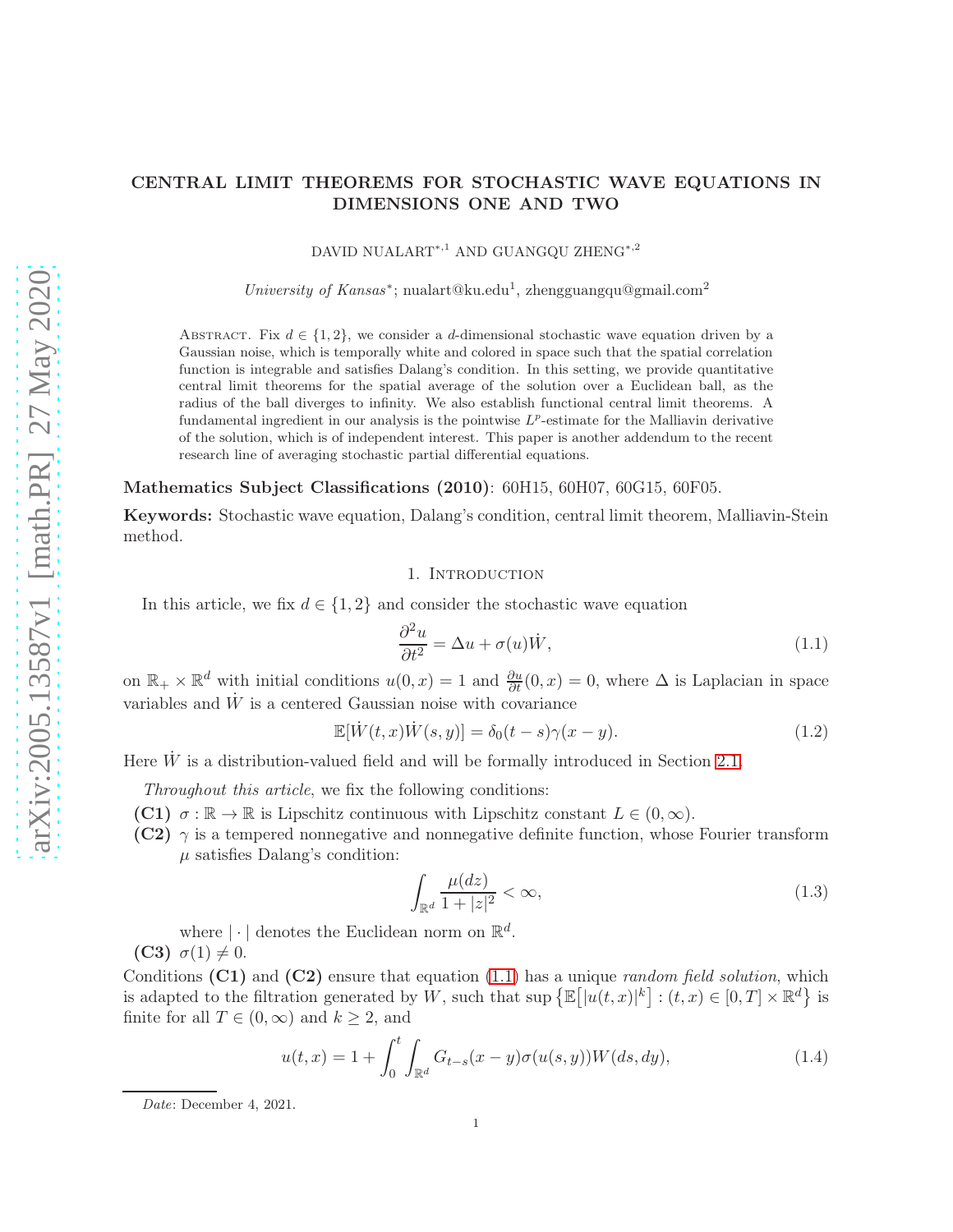where the above stochastic integral is defined in the sense of Dalang-Walsh and  $G_{t-s}(x - y)$ denotes the fundamental solution to the corresponding deterministic wave equation, *i.e.*

<span id="page-1-2"></span>
$$
G_t(x) := \begin{cases} \frac{1}{2} \mathbf{1}_{\{|x| < t\}}, & \text{if } d = 1\\ \frac{1}{2\pi\sqrt{t^2 - |x|^2}} \mathbf{1}_{\{|x| < t\}}, & \text{if } d = 2; \end{cases} \tag{1.5}
$$

see [\[5,](#page-18-0) [6\]](#page-18-1). Condition (C3) excludes the trivial case where  $u(t, x) = 1$ , see Section [5.1.](#page-10-0)

We are interested in the behavior of the solution to [\(1.1\)](#page-0-0) in the space variable, and the next result provides relevant stationarity and ergodicity properties.

<span id="page-1-0"></span>**Proposition 1.1.** Suppose that  $\gamma$  satisfies  $\gamma \in L^1(\mathbb{R})$  if  $d = 1$  and  $\gamma \in L^1(\mathbb{R}^2) \cap L^{\ell}(\mathbb{R}^2)$  for some  $\ell > 1$  if  $d = 2$ . Fix  $t > 0$ . Then, the random field  $\{u(t, x), x \in \mathbb{R}^d\}$  have the following properties:

- (i) *it is strictly stationary: The finite-dimensional distributions of*  $\{u(t, x+y), x \in \mathbb{R}^d\}$  does *not depend on*  $y \in \mathbb{R}^d$ ;
- (ii) *it is ergodic.*

*We postpone the proof to Section [3.](#page-6-0)*

We define for each  $t \in [0, \infty)$ ,

$$
F_R(t) = \int_{B_R} (u(t, x) - 1) \, dx,\tag{1.6}
$$

where  $B_R = \{x \in \mathbb{R}^d : |x| \le R\}$ . From Proposition [1.1](#page-1-0) it follows, applying the Ergodic Theorem, that

$$
F_R(t) \xrightarrow{R \to \infty} 0
$$
 almost surely and in  $L^p(\Omega)$  for any  $p \ge 1$ . (1.7)

Thus, it is a natural problem to investigate the corresponding central limit theorem (CLT).

We denote the standard Gaussian distribution by  $\mathcal{N}(0,1)$  and the  $L^p(\Omega)$ -norm by  $\|\cdot\|_p$  for any  $p \ge 1$ . Also,  $\omega_d$  denotes the volume of the unit ball, that is,  $\omega_d = 2$  for  $d = 1$  and  $\omega_d = \pi$ for  $d = 2$ . We put  $a \leq b$  if  $a \leq Cb$  for some constant  $C > 0$ .

In what follows, we present the main result of this article.

<span id="page-1-1"></span>**Theorem 1.2.** Suppose that  $\gamma$  satisfies  $\gamma \in L^1(\mathbb{R})$  if  $d = 1$  and  $\gamma \in L^1(\mathbb{R}^2) \cap L^{\ell}(\mathbb{R}^2)$  for some  $\ell > 1$  *if*  $d = 2$ . Then the following statements hold:

(i) The process  $\{R^{-d/2}F_R(t): t \geq 0\}$  converges in law to a centered continuous Gaussian  $\{G_t : t \geq 0\}$ , where

$$
\mathbb{E}\big[\mathcal{G}_{t_1}\mathcal{G}_{t_2}\big] = \omega_d \int_{\mathbb{R}^d} \text{Cov}(u(t_1,\xi),u(t_2,0))d\xi.
$$

(ii) For any fixed  $t > 0$ ,

<span id="page-1-3"></span>
$$
d_{\text{TV}}\big(F_R(t)/\sigma_R, \mathcal{N}(0, 1)\big) \lesssim R^{-d/2},\tag{1.8}
$$

where  $\sigma_R^2 := \text{Var}(F_R(t)) > 0$  *for every*  $R > 0$  *is part of the conclusion and*  $d_{TV}$  *stands for the total variation distance.*

In the sequel, we sketch the "*usual proof strategy*" and highlight the key ingredients. The proof of the functional CLT consists in proving the *f.d.d.* convergence and tightness. We appeal to the tightness criterion of Komogorov-Chentsov (see *e.g.* [\[12\]](#page-18-2)) and prove tightness by obtaining moment estimate of the increments  $F_R(t) - F_R(s)$ . For the *f.d.d.* convergence, we first derive the asymptotic variance and then apply the so-called Malliavin-Stein approach to show the *f.d.d.* convergence. More precisely, we need a multivariate Malliavin-Stein bound for this purpose,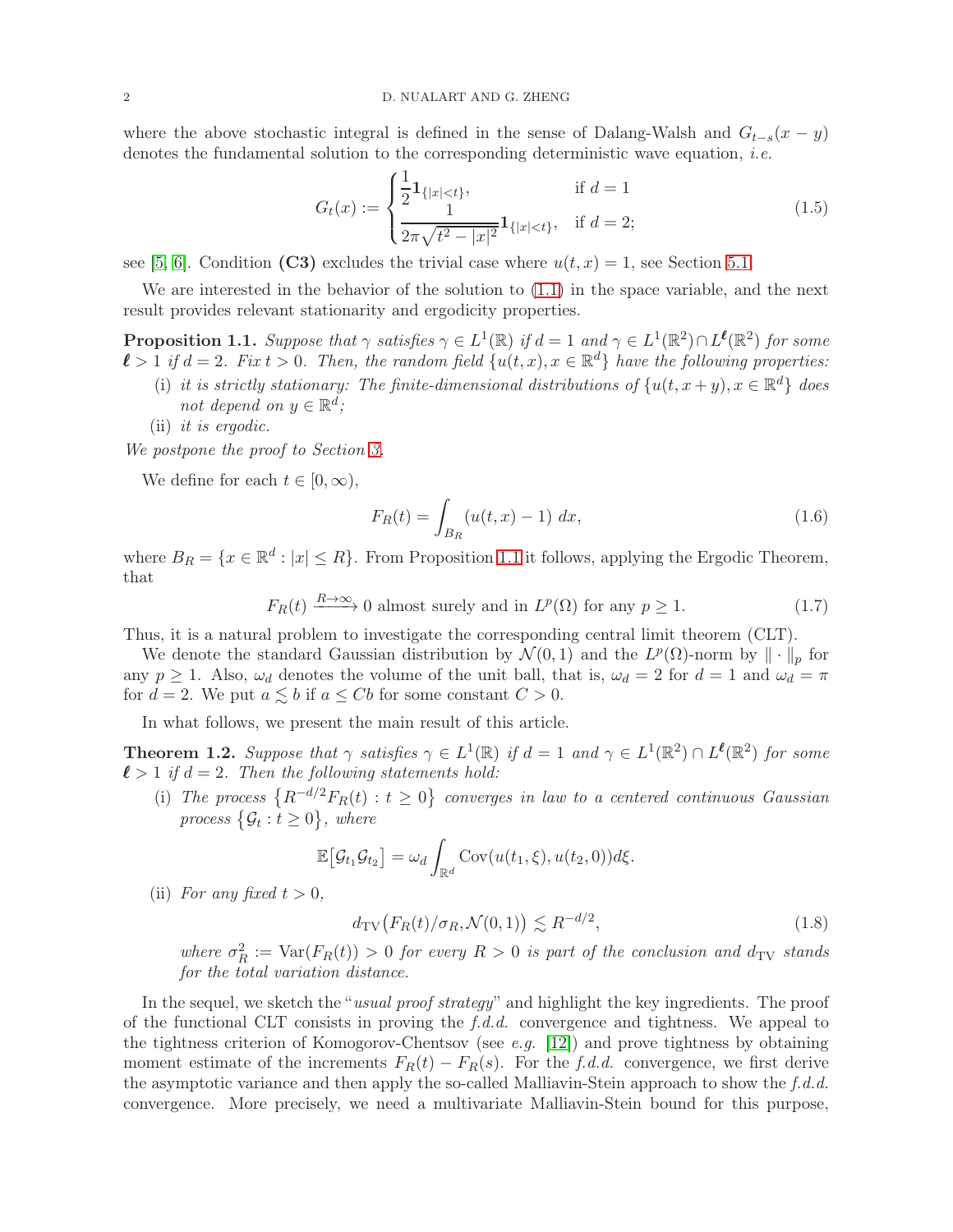while the univariate Malliavin-Stein bound provides the rate for the marginal convergence that is described by the total-variation distance. It is worth remarking that as a tailor-made combination of Malliavin calculus and Stein's method initiated by Nourdin and Peccati, the Malliavin-Stein approach has proved to be a very useful toolkit in establishing Gaussian fluctuations in various frameworks, notably for the functionals over a Gaussian field, see the recent monograph [\[14\]](#page-18-3) by the tailors for a comprehensive treatment.

That being said, we will use the Malliavin calculus intensively for our computations and inevitably, we will encounter random variables of the form  $D_{s,y}u(t, x)$ . Note that  $Du(t, x)$  denotes the Malliavin derivative of  $u(t, x)$ , which lives in the Hilbert space  $\mathfrak{H}$  associated to the noise W; see section [2](#page-3-1) for precisely definitions. The space  $\mathfrak{H}$  may contain generalized functions, so to estimate  $L^p$ -norm of  $D_{s,y}u(t,x)$ , we shall first clarify that  $D_{s,y}u(t,x)$  is indeed a real function in  $(s, y)$ . Moreover, we need to prove an estimate of the form

<span id="page-2-0"></span>
$$
||D_{s,y}u(t,x)||_p \lesssim G_{t-s}(x-y)
$$

in order to proceed with our computations for asymptotic variance and *f.d.d.* convergence. This is the contents of the following theorem.

<span id="page-2-1"></span>**Theorem 1.3.** Let the assumptions in Theorem [1.2](#page-1-1) prevail. For any  $p \in [2,\infty)$  and any  $t > 0$ , *the following estimates hold for almost all*  $(s, y) \in [0, t] \times \mathbb{R}^d$ :

$$
G_{t-s}(x-y) \|\sigma(u(s,y))\|_{p} \le \|D_{s,y}u(t,x)\|_{p} \le C_{p,t,L,\gamma} \kappa_{p,t,L} G_{t-s}(x-y),\tag{1.9}
$$

*where the constant*  $\kappa_{p,t,L}$  *is defined in* [\(5.2\)](#page-11-0) *and the constant*  $C_{p,t,L,\gamma}$  *is given by* [\(5.15\)](#page-14-0) *in the 1D case and by* [\(5.29\)](#page-17-0) *in the 2D case.*

Let us compare our result with similar estimates in the literature. There have been several recent works on the application of the Malliavin-Stein approach to establish central limit theorems for spatial averages of stochastic partial differential equations and to derive quantitative error bound in the total variation distance. A fundamental ingredient in all these papers is an upper bound similar to [\(1.9\)](#page-2-0). The works [\[9\]](#page-18-4) and [\[10\]](#page-18-5) deal with the stochastic heat equation with  $d = 1$ and  $\gamma = \delta_0$  and  $d \ge 1$  and  $\gamma(x) = |x|^{-\beta}$ ,  $0 < \beta < \min(2, d)$  (Riesz kernel covariance), respectively. For the stochastic heat equation, an upper bound of the form  $(1.9)$ , holds with G being the heat kernel. In this case, the proof relies heavily on the semigroup property of the heat kernel.

For the wave equation, the works [\[7,](#page-18-6) [2\]](#page-18-7) establish the Gaussian fluctuation of spatial averages of stochastic wave equations in the following cases:  $d = 1$  and  $\gamma(x) = |x|^{2H-2}$ ,  $H \in [1/2, 1)$ , and  $d = 2$  and  $\gamma(x) = |x|^{-\beta}, 0 < \beta < 2$ , respectively. In the case  $d = 1$ , the proof of [\(1.9\)](#page-2-0) is not very difficult because  $G_{t-s}(x-y)$  is uniformly bounded. The case  $d=2$  is much more difficult due to the singularity within the fundamental solution [\(1.5\)](#page-1-2). In the present article, we consider the integrable covariance kernel that requires novel technical estimates and as we can read from Theorem [1.2,](#page-1-1) the order of fluctuation in this case is  $R^{d/2}$ , which is the same as in the case of parabolic Anderson model driven by integrable covariance kernel [\[18\]](#page-18-8). Our paper can be viewed as another pixel, along with [\[2,](#page-18-7) [4,](#page-18-9) [7,](#page-18-6) [9,](#page-18-4) [10,](#page-18-5) [18\]](#page-18-8), for completing the picture of averaging SPDEs. It is worth pointing out that the authors of [\[1\]](#page-18-10) considered the 1D linear stochastic wave equation driven by space-time homogeneous Gaussian noise and they obtained a weaker result than [\(1.9\)](#page-2-0). Their methodology is totally different than ours: Due to the linearity, one has the explicit chaos expansion of the solution, then obtaining the upper bound for  $||D_{s,y}u(t,x)||_p$  reduces to explicit (but very complicated) computations. And in view of this reference, we believe our bounds in [\(1.9\)](#page-2-0) could be very useful in establishing absolute continuity result for the solution to 2D stochastic wave equation.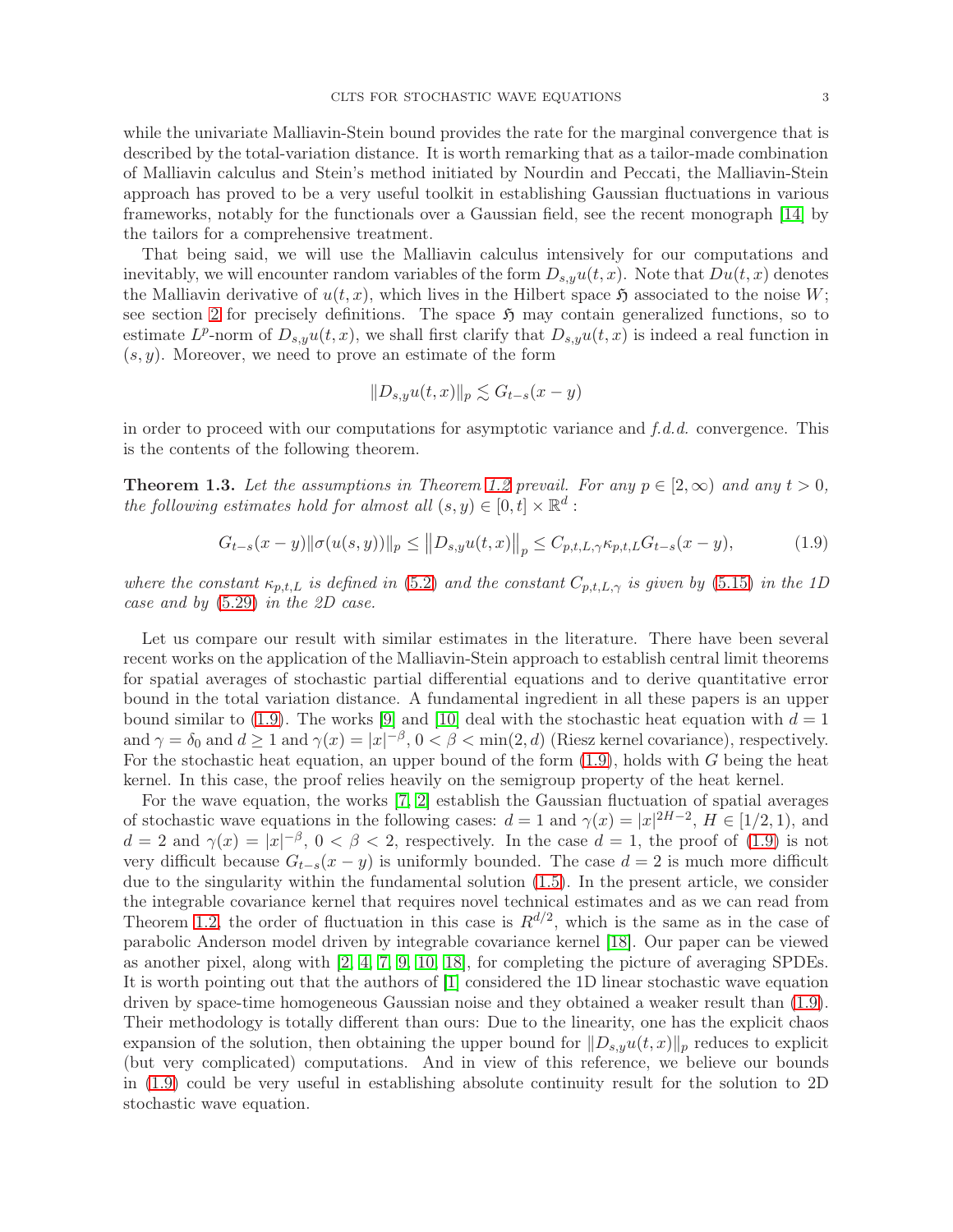#### 4 D. NUALART AND G. ZHENG

The rest of this article is organized as follows: In Section [2](#page-3-1) we present preliminary results for our proofs, and Sections [3](#page-6-0) [4,](#page-7-0) [5](#page-10-1) are devoted to the proofs of Proposition [1.1,](#page-1-0) Theorem [1.2](#page-1-1) and Theorem [1.3](#page-2-1) respectively.

## 2. Preliminaries

<span id="page-3-1"></span>In this section we present some preliminaries on stochastic analysis, Malliavin calculus and the Stein-Malliavin approach to normal approximations.

<span id="page-3-0"></span>2.1. Basic stochastic analysis. Let  $\mathfrak{H}$  be defined as the completion of  $C_c(\mathbb{R}_+ \times \mathbb{R}^d)$  under the inner product

$$
\langle f, g \rangle_{\mathfrak{H}} = \int_{\mathbb{R}_+ \times \mathbb{R}^{2d}} f(s, y) g(s, z) \gamma(y - z) dy dz ds = \int_{\mathbb{R}_+} \left( \int_{\mathbb{R}^d} \mathscr{F} f(s, \xi) \mathscr{F} g(s, -\xi) \mu(d\xi) \right) ds,
$$

where  $\mathscr{F}f(s,\xi) = \int_{\mathbb{R}^d} e^{-ix\cdot\xi} f(s,x) dx$ .

 $\{W(\phi) : \phi \in \mathfrak{H}\}\.$  That is, W is a centered Gaussian family of random variables such that Consider an isonormal Gaussian process associated to the Hilbert space  $\mathfrak{H}$ , denoted by  $W =$  $\mathbb{E}[W(\phi)W(\psi)] = \langle \phi, \psi \rangle_{\mathfrak{H}}$  for any  $\phi, \psi \in \mathfrak{H}$ . As the noise W is white in time, a martingale structure naturally appears. First we define  $\mathcal{F}_t$  to be the  $\sigma$ -algebra generated by P-negligible sets and  $\{W(\phi): \phi \in C(\mathbb{R}_+ \times \mathbb{R}^d) \text{ has compact support contained in } [0, t] \times \mathbb{R}^d\},\$  so we have a filtration  $\mathbb{F} = \{ \mathcal{F}_t : t \in \mathbb{R}_+ \}$ . If  $\{ \Phi(s, y) : (s, y) \in \mathbb{R}_+ \times \mathbb{R}^d \}$  is an F-adapted random field such that  $\mathbb{E}\left[\|\Phi\|_{\mathfrak{H}}^2\right] < +\infty$ , then

$$
M_t = \int_{[0,t] \times \mathbb{R}^d} \Phi(s, y) W(ds, dy),
$$

interpreted as the Dalang-Walsh integral  $([5, 19])$  $([5, 19])$  $([5, 19])$  $([5, 19])$ , is a square-integrable  $\mathbb{F}\text{-martingale with qua-}$ dratic variation

$$
\langle M\rangle_t=\int_{[0,t]\times\mathbb{R}^{2d}}\Phi(s,y)\Phi(s,z)\gamma(y-z)dydzds.
$$

Let us record a useful version of Burkholder-Davis-Gundy inequality (BDG for short); see *e.g.* [\[11,](#page-18-12) Theorem B.1].

<span id="page-3-2"></span>**Lemma 2.1.** If  $\{\Phi(s, y) : (s, y) \in \mathbb{R}_+ \times \mathbb{R}^d\}$  is an adapted random field with respect to  $\mathbb{F}$  such *that*  $\|\Phi\|_{\mathfrak{H}} \in L^p(\Omega)$  *for some*  $p \geq 2$ *, then* 

$$
\left\| \int_{[0,t] \times \mathbb{R}^d} \Phi(s,y) W(ds,dy) \right\|_p^2 \leq 4p \left\| \int_{[0,t] \times \mathbb{R}^{2d}} \Phi(s,y) \Phi(s,z) \gamma(y-z) dydzds \right\|_{p/2}.
$$

Now let us recall some basic facts on Malliavin calculus associated with  $W$ . For any unex-plained notation and result, we refer to the book [\[15\]](#page-18-13). We denote by  $C_p^{\infty}(\mathbb{R}^n)$  the space of smooth functions with all their partial derivatives having at most polynomial growth at infinity. Let  $S$ be the space of simple functionals of the form  $F = f(W(h_1), \ldots, W(h_n))$  for  $f \in C_p^{\infty}(\mathbb{R}^n)$  and  $h_i \in \mathfrak{H}, 1 \leq i \leq n$ . Then, the Malliavin derivative DF is the  $\mathfrak{H}$ -valued random variable given by

$$
DF = \sum_{i=1}^{n} \frac{\partial f}{\partial x_i} (W(h_1), \dots, W(h_n)) h_i.
$$

The derivative operator D is closable from  $L^p(\Omega)$  into  $L^p(\Omega; \mathfrak{H})$  for any  $p \geq 1$  and we define  $\mathbb{D}^{1,p}$ to be the completion of  $S$  under the norm

$$
||F||_{1,p} = \left(\mathbb{E}\big[|F|^p\big] + \mathbb{E}\big[||DF||_{\mathfrak{H}}^p\big]\right)^{1/p}.
$$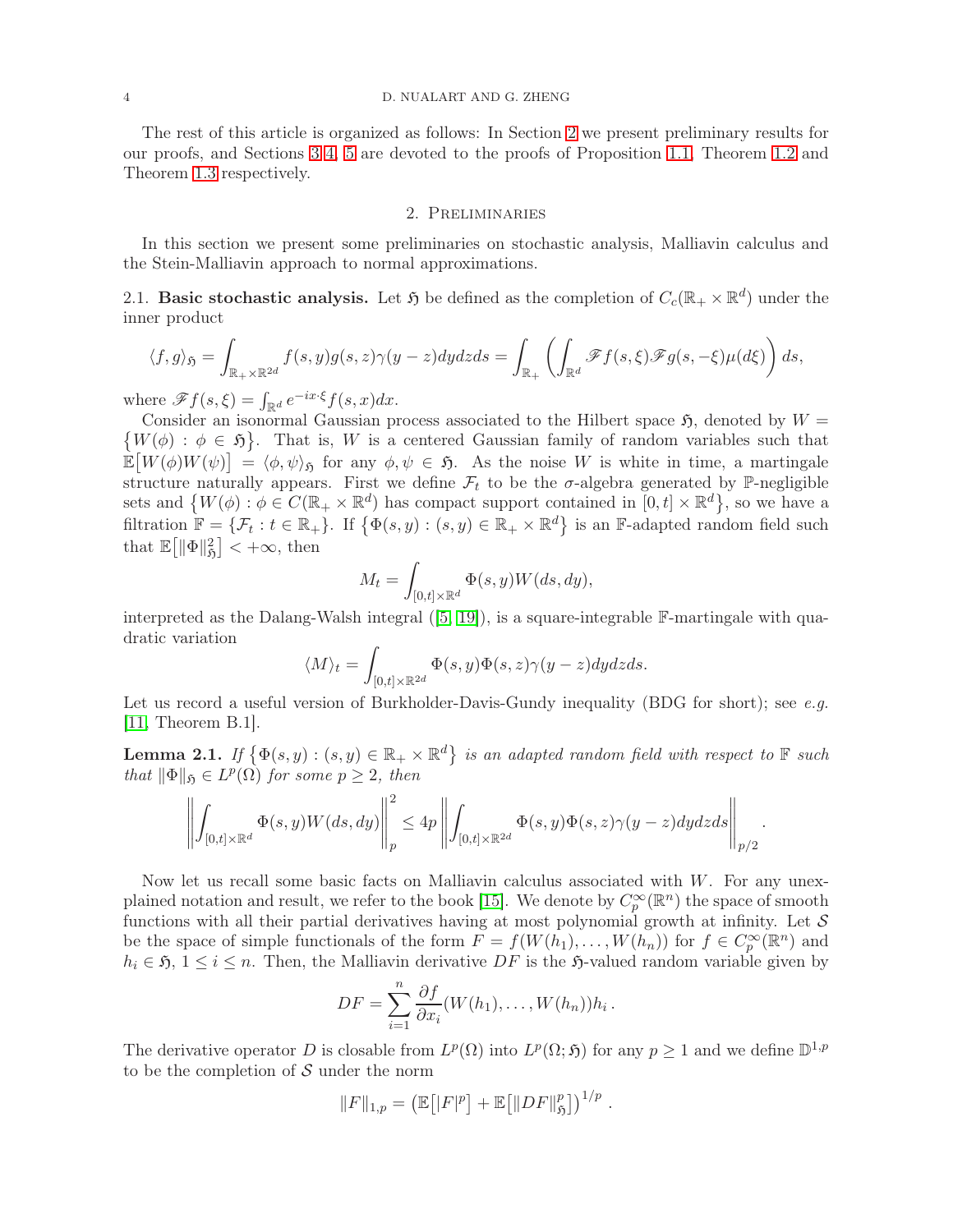The *chain rule* for D asserts that if  $F \in \mathbb{D}^{1,2}$  and  $h : \mathbb{R} \to \mathbb{R}$  is Lipschitz, then  $h(F) \in \mathbb{D}^{1,2}$  with

<span id="page-4-1"></span>
$$
D[h(F)] = YDF,\t\t(2.1)
$$

where Y is some  $\sigma\{F\}$ -measurable random variable bounded by the Lipschitz constant of h; when h is additionally differentiable, we have  $Y = h'(F)$ .

We denote by  $\delta$  the adjoint of D given by the duality formula

<span id="page-4-3"></span>
$$
\mathbb{E}[\delta(u)F] = \mathbb{E}[\langle u, DF \rangle_{\mathfrak{H}}]
$$
\n(2.2)

for any  $F \in \mathbb{D}^{1,2}$  and  $u \in \text{Dom }\delta \subset L^2(\Omega, \mathfrak{H})$ , the domain of  $\delta$ . The operator  $\delta$  is also called the Skorohod integral and in the case of the Brownian motion, it coincides with an extension of the Itô integral introduced by Skorohod (see *e.g.* [\[8,](#page-18-14) [17\]](#page-18-15)).

In our context, the Dalang-Walsh integral coincides with the Skorohod integral: Any adapted random field  $\Phi$  that satisfies  $\mathbb{E} \big[ \| \Phi \|_{\mathfrak{H}}^2 \big] < \infty$  belongs to the domain of  $\delta$  and

$$
\delta(\Phi) = \int_0^\infty \int_{\mathbb{R}^d} \Phi(s, y) W(ds, dy).
$$

As a consequence, the mild formulation equation [\(1.4\)](#page-0-1) can be written as

$$
u(t,x)=1+\delta\big(G_{t-\bullet}(x-\ast)\sigma(u(\bullet,\ast))\big).
$$

With the help of the derivative operator, we can represent  $F \in \mathbb{D}^{1,2}$  as a stochastic integral. This is the content of the following two-parameter Clark-Ocone formula, see *e.g.* [\[3,](#page-18-16) Proposition 6.3] for a proof.

<span id="page-4-4"></span>**Lemma 2.2** (Clark-Ocone formula). *Given*  $F \in \mathbb{D}^{1,2}$ , we have almost surely

$$
F = \mathbb{E}[F] + \int_{\mathbb{R}_+ \times \mathbb{R}^d} \mathbb{E}\big[D_{s,y}F|\mathscr{F}_s\big] W(ds,dy).
$$

As a consequence of the above Clark-Ocone formula, we can derive the following Poincaré inequality: For any two random variables  $F, G \in \mathbb{D}^{1,2}$ , we have

<span id="page-4-0"></span>
$$
|\text{Cov}(F, G)| \le \int_0^\infty \int_{\mathbb{R}^{2d}} \|D_{s,y}F\|_2 \|D_{s,z}G\|_2 \gamma(y-z) dy dz ds. \tag{2.3}
$$

Recall that the total variation distance between two probability measures  $\mu$  and  $\nu$  on  $\mathbb R$  is defined by

$$
d_{\mathrm{TV}}(\mu, \nu) = \sup_{B \in \mathcal{B}(\mathbb{R})} |\mu(B) - \nu(B)|,
$$

where  $\mathcal{B}(\mathbb{R})$  denotes the family of all Borel subsets on  $\mathbb{R}$ . As usual,  $d_{\text{TV}}(F, G)$  will denote the total variation distance between the distribution measures of F and G; and  $d_{\text{TV}}(F, \mathcal{N}(0, 1))$  is is the total variation distance between  $F$  and a standard Gaussian random variable.

The combination of Stein's method for normal approximations with Malliavin calculus leads to the following bound on the total variation distance. See [\[16,](#page-18-17) Theorem 8.2.1] for more details.

<span id="page-4-2"></span>**Proposition 2.3.** *Suppose that*  $F = \delta(v) \in \mathbb{D}^{1,2}$  *has unit variance for some*  $v \in \text{dom}(\delta)$ *. Then* 

$$
d_{\text{TV}}(F, \mathcal{N}(0, 1)) \le 2\sqrt{\text{Var}\langle DF, v\rangle_{\mathfrak{H}}}.
$$
\n(2.4)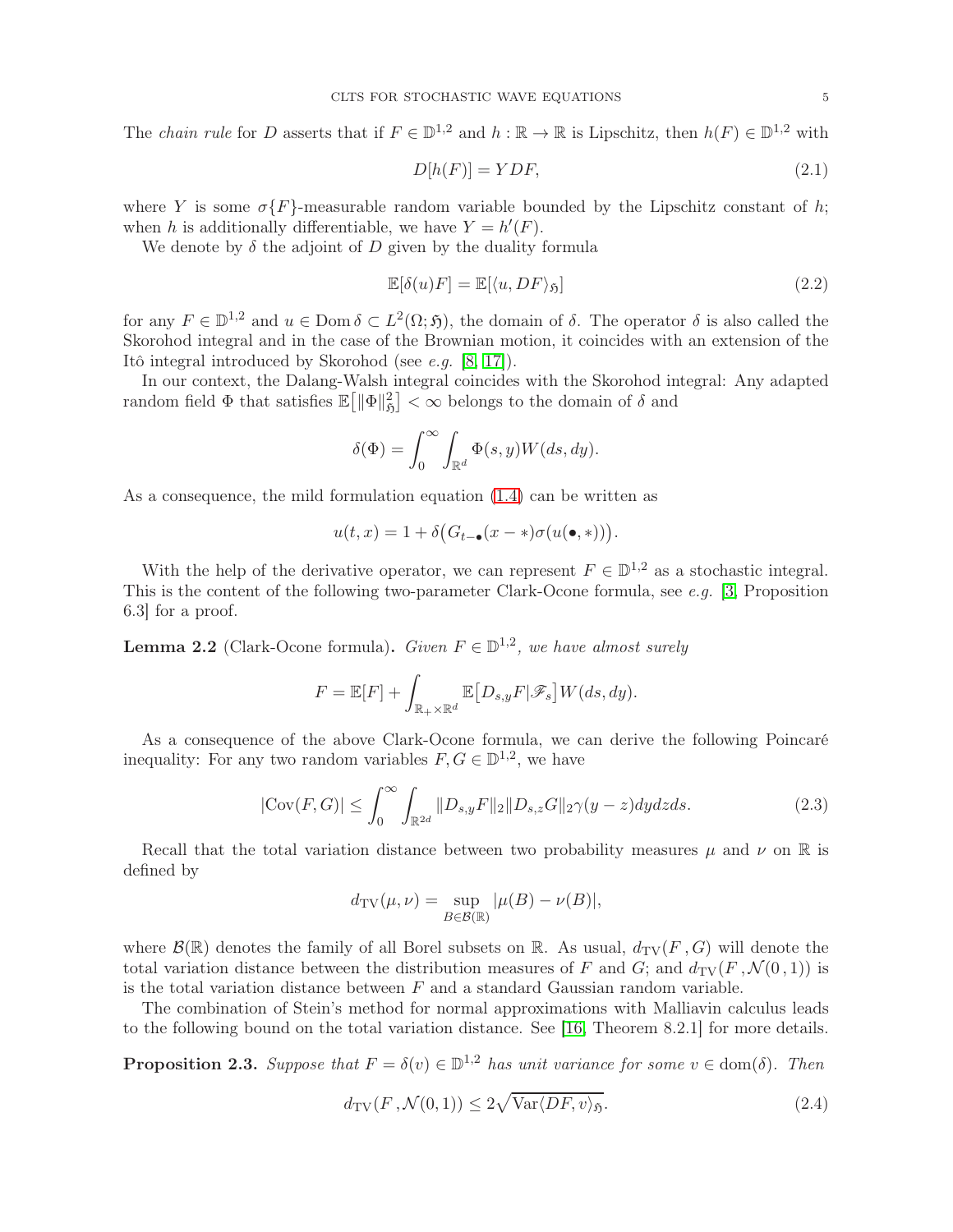2.2. Basic formulas. We close this section with some basic relations for the fundamental solution  $G_t(x)$ . For  $t > 0$  and  $m > 0$ , we have

$$
\int_{\mathbb{R}^{2d}} G_t(y)G_t(z)\gamma(y-z)dydz = \int_{\mathbb{R}^d} \frac{\sin^2(t|\xi|)}{|\xi|^2} \mu(d\xi)
$$
  
=  $t^2 \int_{|\xi| \le m} \frac{\sin^2(t|\xi|)}{t^2|\xi|^2} \mu(d\xi) + \int_{|\xi| > m} \frac{\sin^2(t|\xi|)}{|\xi|^2} \mu(d\xi)$   
 $\le t^2 \mu(|\xi| \le m) + \int_{|\xi| > m} \frac{\mu(d\xi)}{|\xi|^2}.$ 

As a consequence,

<span id="page-5-3"></span>
$$
\int_{\mathbb{R}^{2d}} G_t(y)G_t(z)\gamma(y-z)dydz \le \inf_{m>0} \left( t^2\mu(|\xi| \le m) + \int_{|\xi|>m} |\xi|^{-2}\mu(d\xi) \right) =: \mathfrak{m}_t. \tag{2.5}
$$

It is clear that  $\mathfrak{m}_t$  is nondecreasing in t.

For any  $s < r < t$  and  $d = 1$ , we have

<span id="page-5-4"></span>
$$
\int_{\mathbb{R}} G_{t-r}(x-z)G_{r-s}(z-y)dz \le \frac{1}{2}(t-s)G_{t-s}(x-y). \tag{2.6}
$$

For any  $t \in (0, \infty)$ , we define

<span id="page-5-1"></span>
$$
\varphi_{t,R}(s,y) = \int_{B_R} G_{t-s}(x-y)dx\tag{2.7}
$$

where we recall thart  $B_R = \{x \in \mathbb{R}^d : |x| \leq R\}$ . In the following lemma, we provide a useful estimate about  $y \in \mathbb{R}^d \mapsto \varphi_{t,R}(s,y)$ .

<span id="page-5-2"></span>**Lemma 2.4.** *For*  $t_1, t_2 \in (0, \infty)$ *, the quantity* 

$$
R^{-d} \int_{\mathbb{R}^{2d}} \varphi_{t_1,R}(s,y) \varphi_{t_2,R}(s,z) \gamma(y-z) dy dz
$$

*is uniformly bounded over*  $s \in [0, t_2 \wedge t_1]$  *and*  $R > 0$ *, provided*  $\gamma \in L^1(\mathbb{R}^d)$ *.* 

*Proof.* It is clear that for any  $d \in \{1, 2\}$  and  $s < t$ ,

$$
\varphi_{t,R}(s,y) \le \int_{\mathbb{R}^d} G_{t-s}(x-y)dx = t-s,
$$
\n(2.8)

$$
\int_{\mathbb{R}^d} \varphi_{t,R}(s,y) dy = \int_{B_R} dx \int_{\mathbb{R}^d} dy G_{t-s}(x-y) \le \omega_d(t-s) R^d.
$$
\n(2.9)

Then, we can write

$$
R^{-d} \int_{\mathbb{R}^{2d}} \varphi_{t_1, R}(s, y) \varphi_{t_2, R}(s, z) \gamma(y - z) dy dz \le (t_1 - s) R^{-d} \int_{\mathbb{R}^{2d}} \varphi_{t_2, R}(s, z) \gamma(y - z) dy dz \text{ by (2.8)}
$$
  

$$
\le (t_1 - s) \|\gamma\|_{L^1(\mathbb{R}^d)} R^{-d} \int_{\mathbb{R}^d} \varphi_{t_2, R}(s, z) dz
$$
  

$$
\le \omega_d (t_1 - s) (t_2 - s) \|\gamma\|_{L^1(\mathbb{R}^d)}.
$$

This gives us the desired uniform boundedness.

In the end of this section, we state two useful estimates from the paper [\[2\]](#page-18-7).

<span id="page-5-0"></span>
$$
\qquad \qquad \Box
$$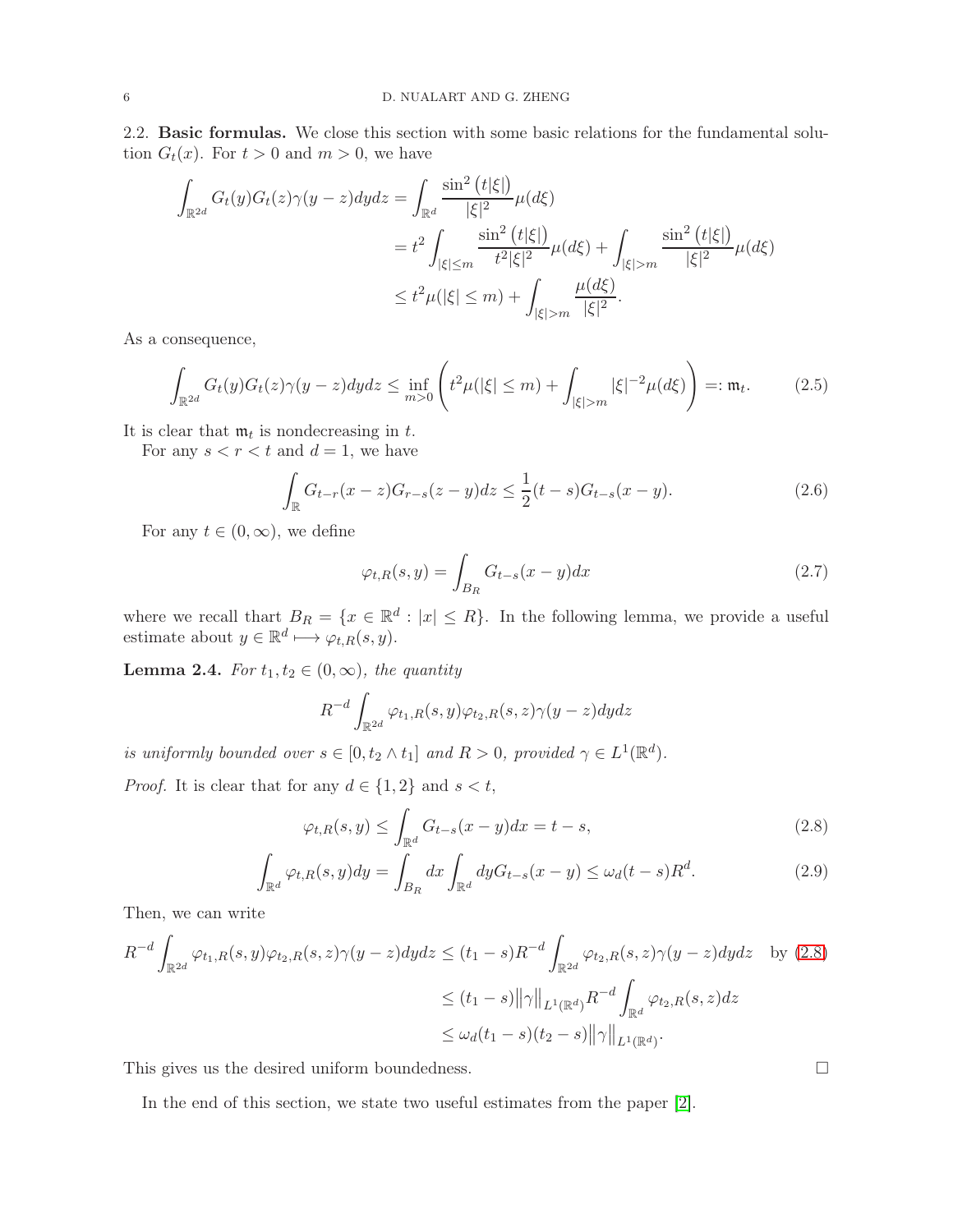<span id="page-6-3"></span>**Lemma 2.5.** When  $d = 2$ ,  $G_t(x) = \frac{1}{2\pi} \left[ t^2 - |x|^2 \right]^{-1/2} 1_{\{|x| < t\}}$ . The following estimates hold: (1) *For*  $q \in (1/2, 1)$  *and*  $s < t$ *, then* 

$$
\int_{s}^{t} dr \left( G_{t-r}^{2q} * G_{r-s}^{2q} \right)^{1/q}(z) \lesssim (t-s)^{\frac{1}{q}-1} G_{t-s}^{2-\frac{1}{q}}(z),
$$

*where the implicit constant only depends on* q*; see Lemma 3.3 in* [\[2\]](#page-18-7)*.*

(2) *For any*  $p \in (0,1)$  *and*  $q \in (1/2,1)$  *such that*  $p + 2q \leq 3$ *, we have for*  $s < t$ *,* 

$$
\int_{s}^{t} G_{t-r}^{2q} * G_{r-s}^{p}(z) dr \lesssim (t-s)^{3-p-2q} \mathbf{1}_{\{|z| < t-s\}},
$$

<span id="page-6-0"></span>*where the implicit constant only depends on* p *and* q*; see Lemma 3.4 in* [\[2\]](#page-18-7)*.*

### 3. Proof of Proposition [1.1](#page-1-0)

The strict stationarity follows from two facts:

(1) For each  $y \in \mathbb{R}^d$ , the random field  $\{u(t, x+y) : x \in \mathbb{R}^d\}$  coincides almost surely with the random field u driven by the shifted noise  $W_y$  given by

$$
W_y(\phi) = \int_{\mathbb{R}_+} \int_{\mathbb{R}^d} \phi(s, x - y) W(ds, dx), \ \phi \in \mathfrak{H}.
$$

(2) The noise  $W_y$  has the same distribution as  $W$ , which allows to conclude the proof of the stationarity property.

We refer readers to Lemma 7.1 in [\[3\]](#page-18-16) and footnote 1 in [\[7\]](#page-18-6) for similar arguments. Now let us prove the ergodicity and in view of [\[3,](#page-18-16) Lemma 7.2], it suffices to prove

<span id="page-6-2"></span>
$$
V_R(t) := \text{Var}\left(R^{-d} \int_{B_R} \prod_{j=1}^k g_j(u(t, x + \zeta^j)) dx\right) \xrightarrow{R \to \infty} 0,
$$

for any fixed  $\zeta^1, \ldots, \zeta^k \in \mathbb{R}^d$  and  $g_1, \ldots, g_k \in C_b(\mathbb{R})$  such that each  $g_j$  vanishes at zero and has Lipschitz constant bounded by 1.

Using the Poincaré inequality [\(2.3\)](#page-4-0), we obtain

$$
V_R(t) \le R^{-2d} \int_{B_R^2} dx dy \left| \text{Cov}(\mathcal{R}(x), \mathcal{R}(y)) \right| \quad \text{with } \mathcal{R}(x) := \prod_{j=1}^k g_j(u(t, x + \zeta^j))
$$
  

$$
\le R^{-2d} \int_{B_R^2} \int_0^t \int_{\mathbb{R}^{2d}} \|D_{s,z}\mathcal{R}(x)\|_2 \|D_{s,z'}\mathcal{R}(y)\|_2 \gamma(z - z') dz dz' ds dx dy. \tag{3.1}
$$

By the chain rule [\(2.1\)](#page-4-1),

$$
|D_{s,z}\mathcal{R}(x)| \leq \mathbf{1}_{(0,t)}(s) \sum_{j_0=1}^k \left| \prod_{j=1,j\neq j_0}^k g_j(u(t,x+\zeta^j)) \right| |D_{s,y}u(t,x+\zeta^{j_0})|,
$$

which implies, for any  $s \in [0, t]$ ,

<span id="page-6-1"></span>
$$
||D_{s,z}\mathcal{R}(x)||_2 \le \max_{1 \le j \le k} \sup_{a \in \mathbb{R}} |g_j(a)|^{k-1} \sum_{j_0=1}^k ||D_{s,y}u(t, x + \zeta^{j_0})||_2 \lesssim \sum_{j_0=1}^k G_{t-s}(x - y + \zeta^{j_0}), \quad (3.2)
$$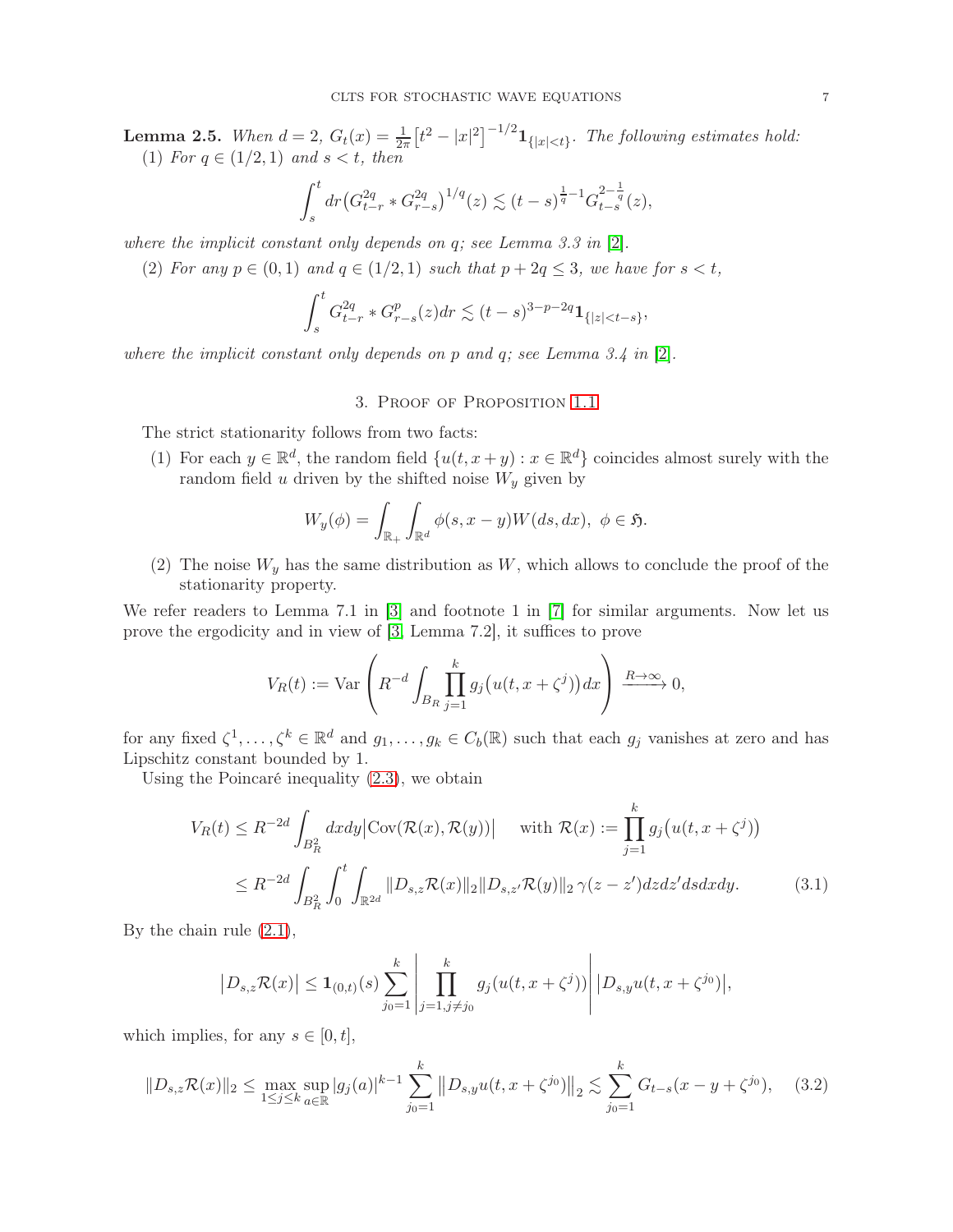where in the second inequality we used Theorem [1.3.](#page-2-1) Plugging  $(3.2)$  into  $(3.1)$ , yields

$$
V_R(t) \lesssim R^{-2d} \sum_{j,\ell=1}^k \int_{B_R^2} \int_0^t \int_{\mathbb{R}^{2d}} G_{t-s}(x-z+\zeta^j) G_{t-s}(y-z'+\zeta^{\ell}) \gamma(z-z') dz dz' ds dx dy.
$$

Using

$$
\int_{B_R} dy G_{t-s}(y-z'+\zeta^{\ell}) \le \int_{\mathbb{R}^d} dy G_{t-s}(y) \lesssim t-s \quad \text{and} \quad \int_{\mathbb{R}^d} dz' \gamma(z-z') < \infty,
$$

<span id="page-7-0"></span>we deduce that  $V_R(t) \lesssim R^{-d}$ . This finish the proof of Proposition [1.1.](#page-1-0)

### 4. Proof of Theorem [1.2](#page-1-1)

The proof will be decomposed in several steps.

<span id="page-7-3"></span>4.1. Asymptotic behavior of the covariance. For any  $t_1, t_2 \geq 0$ , in view of the stationarity of the random field  $\{(u(t_1,x), u(t_2,x)), x \in \mathbb{R}^d\}$ , we have

$$
\mathbb{E}\big[F_R(t_1)F_R(t_2)\big] = \int_{B_R^2} \mathbb{E}[(u(t, x - y) - 1)(u(t, 0) - 1)]dxdy.
$$

By the dominated convergence theorem, we obtain

<span id="page-7-2"></span>
$$
\lim_{R \to \infty} R^{-d} \mathbb{E}\big[F_R(t_1) F_R(t_2)\big] = \omega_d \int_{\mathbb{R}^d} \text{Cov}(u(t_1, x), u(t_2, 0)) dx,\tag{4.1}
$$

provided  $x \in \mathbb{R}^d \mapsto |\text{Cov}(u(t_1, x), u(t_2, 0))|$  is integrable. In the next lemma we show this integrability property.

**Lemma 4.1.** *For any*  $t_1, t_2 \geq 0$ *,* 

$$
\int_{\mathbb{R}^d} |\text{Cov}(u(t_1, x), u(t_2, 0))| dx < \infty.
$$

*Proof.* Fix  $t_1, t_2 \in [0, T]$ . Using Poincaré inequality [\(2.3\)](#page-4-0) and the estimate [\(1.9\)](#page-2-0) yields

$$
\int_{\mathbb{R}^d} dx |\text{Cov}(u(t_1, x), u(t_2, 0))|
$$
\n
$$
\leq \int_{\mathbb{R}^d} dx \int_0^{t_1 \wedge t_2} \int_{\mathbb{R}^{2d}} dy dz ds ||D_{s,y}u(t_1, x)||_2 ||D_{s,z}u(t_2, 0)||_2 \gamma(y - z) dy dz ds
$$
\n
$$
\leq (C_{2,t,L,\gamma} \kappa_{2,t,L})^2 \int_{\mathbb{R}^d} dx \int_0^{t_1 \wedge t_2} \int_{\mathbb{R}^{2d}} ds G_{t_1 - s}(x - y) G_{t_2 - s}(z) \gamma(y - z) dy dz,
$$

which is finite, by integrating successively in the variables  $x, y, z$  and using the integrability of  $\gamma$ . This completes the proof.

<span id="page-7-4"></span>4.2. Convergence of the finite-dimensional distributions. From the mild equation [\(1.4\)](#page-0-1) satisfied by  $u(t, x)$  and using the fact that the Dalang-Walsh integral coincides with the divergence operator, we can write

<span id="page-7-1"></span>
$$
F_R(t) = \int_{B_R} (u(t, x) - 1) dx = \delta(V_{t,R}),
$$
\n(4.2)

with

$$
V_{t,R}(s,y) = \varphi_{t,R}(s,y)\sigma(u(s,y)),\tag{4.3}
$$

where  $\varphi_{t,R}(s, y)$  has been defined in [\(2.7\)](#page-5-1).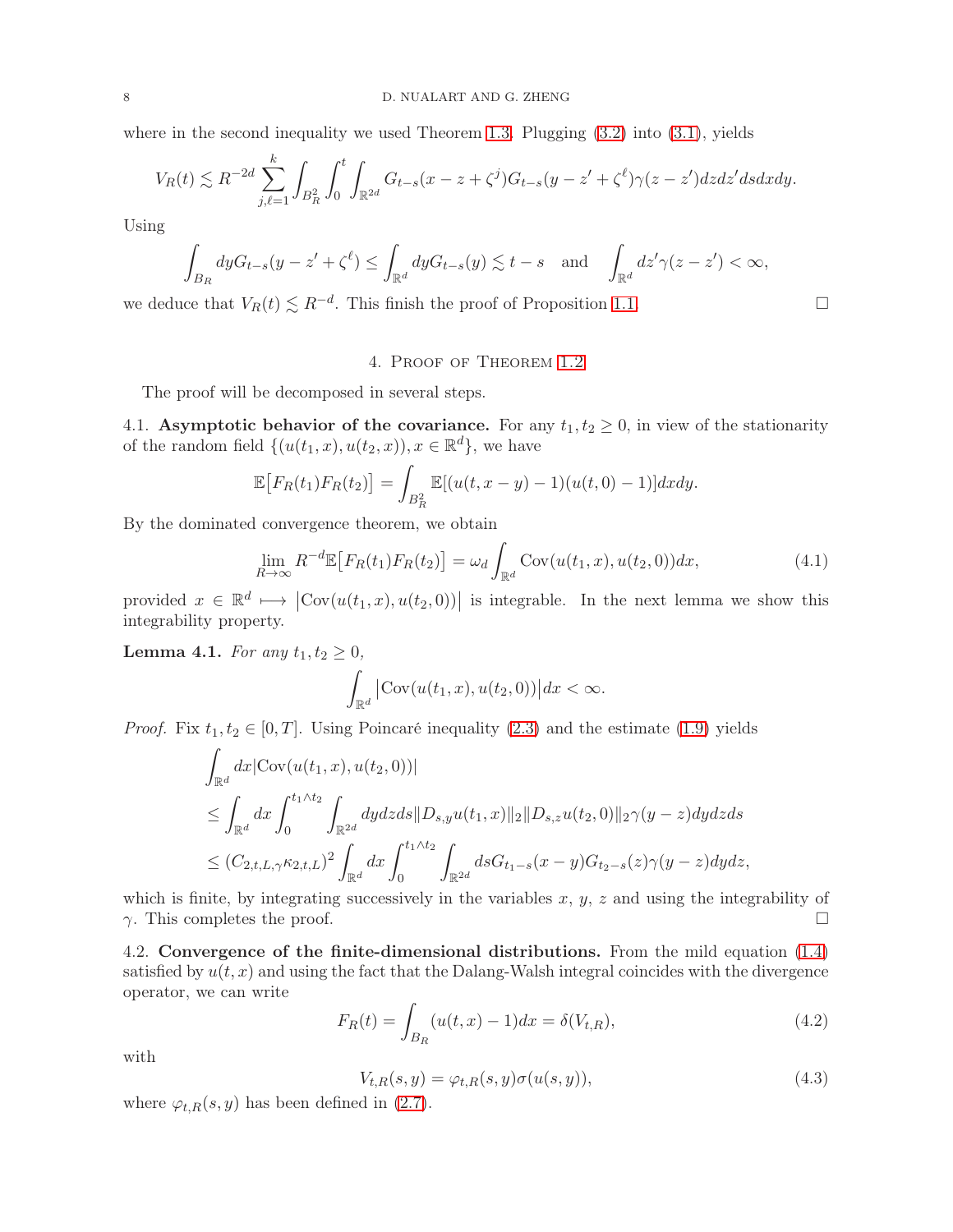The next proposition is the basic ingredient for the convergence of the finite-dimensional distributions and also for the total variation bound in [\(1.8\)](#page-1-3).

## <span id="page-8-1"></span>**Proposition 4.2.** *For any*  $t_1, t_2 \in [0, T]$ ,

<span id="page-8-0"></span>
$$
Var(\langle DF_R(t_1), V_{t_2, R} \rangle_{\mathfrak{H}}) \lesssim R^d \text{ for } R \ge t_1 + t_2. \tag{4.4}
$$

Together with Proposition [2.3,](#page-4-2) the above estimate [\(4.4\)](#page-8-0) leads us to the total variation bound in [\(1.8\)](#page-1-3).

*Proof of Proposition [4.2.](#page-8-1)* Note that

$$
D_{s,y}F_R(t) = \varphi_{t,R}(s,y)\sigma(u(s,y)) + \int_s^t \int_{\mathbb{R}^d} \varphi_{t,R}(r,z) \Sigma_{r,z} D_{s,y} u(r,z) W(dr,dz),
$$

where  $\{\Sigma_{r,z} : (r,z) \in \mathbb{R}_+ \times \mathbb{R}^d\}$  is an adapted random field that is uniformly bounded by L, the Lipschitz constant of  $\sigma$ ; see condition (C1). Then, for  $t_1, t_2 \in [0, T]$ , we can write  $\langle DF_R(t_1), V_{t_2,R} \rangle_{\mathfrak{H}} = A_1 + A_2$ , with

$$
A_1 = \langle V_{t_1,R}, V_{t_2,R} \rangle_{\mathfrak{H}} = \int_0^{t_1 \wedge t_2} ds \int_{\mathbb{R}^{2d}} dy dz \gamma(y-z) \varphi_{t_1,R}(s,y) \varphi_{t_2,R}(s,z) \sigma(u(s,y)) \sigma(u(s,z))
$$

and

$$
A_2 = \int_0^{t_1 \wedge t_2} ds \int_{\mathbb{R}^{2d}} dy dy' \gamma(y - y') V_{t_2, R}(s, y') \left( \int_s^{t_1} \int_{\mathbb{R}^2} \varphi_{t_1, R}(r, z) \Sigma_{r, z} D_{s, y} u(r, z) W(dr, dz) \right).
$$

It is clear that  $\text{Var}(\langle DF_R(t_1), V_{t_2, R} \rangle_{\mathfrak{H}}) \lesssim \text{Var}(A_1) + \text{Var}(A_2)$ . So in the sequel, we need to prove

$$
\text{Var}(A_j) \lesssim R^d \text{ for } j = 1, 2.
$$

Following the same strategy as in [\[2,](#page-18-7) Section 4.2], we only need to prove

$$
\sup_{s \le t_1 \wedge t_2} \left( \mathcal{T}_s + \mathcal{U}_s \right) \lesssim R^d,\tag{4.5}
$$

where for  $s \in (0, t_1 \wedge t_2]$ ,

$$
\mathcal{T}_s = \int_0^s dr \int_{\mathbb{R}^{6d}} \varphi_{t_1,R}(s,y) \varphi_{t_1,R}(s,y') \varphi_{t_2,R}(s,z) \varphi_{t_2,R}(s,z') G_{s-r}(z-\xi) G_{s-r}(z'-\xi')
$$
  
 
$$
\times \gamma(\xi - \xi') \gamma(y-z) \gamma(y'-z') d\xi d\xi' dy dz dy' dz' dx_1 dx_1' dx_2 dx_2'
$$

and

$$
\mathcal{U}_{s} = \int_{s}^{t_{1}} dr \int_{\mathbb{R}^{6d}} dz d\tilde{z} dy dy' d\tilde{y} d\tilde{y}' \gamma(y - y') \gamma(\tilde{y} - \tilde{y}') \gamma(z - \tilde{z})
$$
  
 
$$
\times \varphi_{t_{2},R}(s, y') \varphi_{t_{2},R}(s, \tilde{y}') \varphi_{t_{1},R}(r, z) \varphi_{t_{1},R}(r, \tilde{z}) G_{r-s}(y - z) G_{r-s}(\tilde{y} - \tilde{z}).
$$

In what follows, we only prove  $\text{sup}\left\{\mathcal{T}_s : s \leq t_1 \wedge t_2\right\} \lesssim R^d$  and we omit the other part because  $\mathcal{U}_s$  has the same-type expression as  $\mathcal{T}_s$ .

Using [\(2.8\)](#page-5-0), we can write

$$
\mathcal{T}_s \le (t_1 - s)(t_2 - s) \int_0^s dr \int_{\mathbb{R}^{6d}} \varphi_{t_1, R}(s, y) \varphi_{t_2, R}(s, z) \gamma(y - z) G_{s - r}(z - \xi)
$$
  
 
$$
\times G_{s - r}(z' - \xi') \gamma(\xi - \xi') \gamma(y' - z') d\xi d\xi' dy dz dy' dz',
$$

then we perform integration with respect to  $dy'$ ,  $dz'$ ,  $d\xi'$ ,  $d\xi$  inductively to write

$$
\mathcal{T}_s \lesssim \int_0^s dr \int_{\mathbb{R}^{2d}} \varphi_{t_1,R}(s,y) \varphi_{t_2,R}(s,z) \gamma(y-z) dy dz \lesssim R^d,
$$

where the last estimate follows from Lemma [2.4.](#page-5-2) This leads to the bound  $(4.4)$ .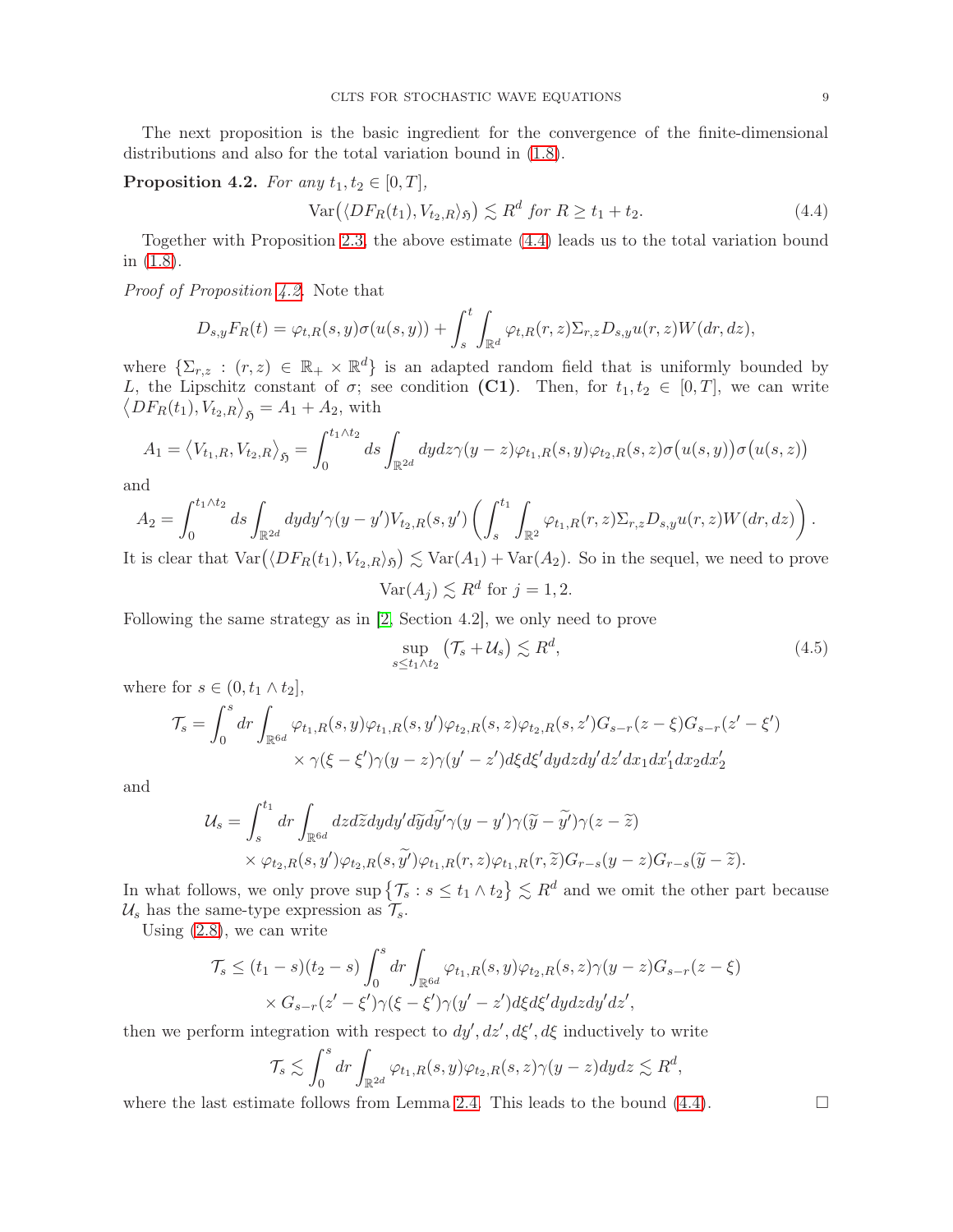#### 10 D. NUALART AND G. ZHENG

We are ready to show the convergence of the finite-dimensional distributions. Let us choose  $m \geq 1$  points  $t_1, \ldots, t_m \in (0, \infty)$ . Consider the random vector  $\Phi_R = (F_R(t_1), \ldots, F_R(t_m))$ and let  $\mathbf{G} = (\mathcal{G}_1, \ldots, \mathcal{G}_m)$  denote a centered Gaussian random vector with covariance matrix  $(\mathcal{C}_{i,j})_{1\leq i,j\leq m}$ , where

$$
\mathcal{C}_{i,j} := \omega_d \int_{\mathbb{R}^d} \text{Cov}(u(t_i,\xi),u(t_j,0))d\xi.
$$

Recall from [\(4.2\)](#page-7-1) that  $F_R(t_i) = \delta(V_{t_i,R})$  for all  $i = 1, \ldots, m$ . Then, by a generalization of a result of Nourdin, Peccati and Réveillac (see *e.g.* [\[14,](#page-18-3) Theorem 6.1.2]), we can write

<span id="page-9-0"></span>
$$
\left| \mathbb{E}(h(R^{-d/2}\Phi_R)) - \mathbb{E}(h(\mathbf{G})) \right| \leq \frac{m}{2} \|h''\|_{\infty} \sqrt{\sum_{i,j=1}^m \mathbb{E}\left( \left| \mathcal{C}_{i,j} - R^{-d} \langle DF_R(t_i), V_{t_j,R} \rangle_{\mathfrak{H}} \right|^2 \right)} \tag{4.6}
$$

for every  $h \in C^2(\mathbb{R}^m)$  with bounded second partial derivatives, where

<span id="page-9-2"></span>
$$
||h''||_{\infty} = \max_{1 \le i,j \le m} \sup_{x \in \mathbb{R}^m} \left| \frac{\partial^2 h(x)}{\partial x_i \partial x_j} \right|;
$$

see also Proposition 2.3 in [\[9\]](#page-18-4). Thus, in view of [\(4.6\)](#page-9-0), in order to show the convergence in law of  $R^{-d/2}\Phi_R$  to **G**, it suffices to show that for any  $i, j = 1, \ldots, m$ ,

<span id="page-9-1"></span>
$$
\lim_{R \to \infty} \mathbb{E}\left( \left| \mathcal{C}_{i,j} - R^{-d} \langle DF_R(t_i), V_{t_j, R} \rangle_{\mathfrak{H}} \right|^2 \right) = 0. \tag{4.7}
$$

Notice that, by the duality relation  $(2.2)$  and the convergence  $(4.1)$ , we have

$$
R^{-d}\mathbb{E}(\langle DF_R(t_i), V_{t_j, R} \rangle_{\mathfrak{H}}) = R^{-d}\mathbb{E}\Big(F_R(t_i)\delta(V_{t_j, R})\Big) = R^{-d}\mathbb{E}\Big(F_R(t_i)F_R(t_j)\Big) \xrightarrow{R \to +\infty} \mathcal{C}_{i,j}.\tag{4.8}
$$

Therefore, the convergence  $(4.7)$  follows immediately from  $(4.8)$  and  $(4.4)$ . Hence the finitedimensional distributions of  $\{R^{-d/2}F_R(t): t \in \mathbb{R}_+\}$  converge to those of  $\mathcal G$  as  $R \to \infty$ .

<span id="page-9-4"></span>4.3. Tightness via the criterion of Chentsov-Kolmogorov. In what follow, we appeal to the tightness criterion of Chentsov-Kolmogorov (see *e.g.* [\[12\]](#page-18-2)) and we only need to obtain the following moment estimate: For any  $p \ge 2$  and  $0 \le s < t \le T \le R$ ,

<span id="page-9-3"></span>
$$
R^{-d/2} \|F_R(t) - F_R(s)\|_p \lesssim (t-s)^{1/d},\tag{4.9}
$$

where the implicit constant does not depend on  $(R, s, t)$ .

*Proof of* [\(4.9\)](#page-9-3)*.* Recall that

$$
F_R(t) = \int_{\mathbb{R}_+ \times \mathbb{R}^d} \varphi_{t,R}(r,y) \sigma(u_{r,y}) W(dr,dy).
$$

Then by BDG inequality (see Lemma [2.1\)](#page-3-2) and Minkowski's inequality,

$$
||F_R(t) - F_R(s)||_p^2 \lesssim \left\| \int_{\mathbb{R}_+ \times \mathbb{R}^{2d}} (\varphi_{t,R}(r, y) - \varphi_{s,R}(r, y)) (\varphi_{t,R}(r, y') - \varphi_{s,R}(r, y')) \times \sigma(u(r, y)) \sigma(u(r, y')) \gamma(y - y') dy dy' dr \right\|_{p/2}
$$
  

$$
\lesssim \int_{\mathbb{R}_+ \times \mathbb{R}^{2d}} |\varphi_{t,R}(r, y) - \varphi_{s,R}(r, y)| |\varphi_{t,R}(r, y') - \varphi_{s,R}(r, y')|
$$

$$
\times ||\sigma(u(r, y))\sigma(u(r, y'))||_{p/2} \gamma(y - y') dy dy' dr
$$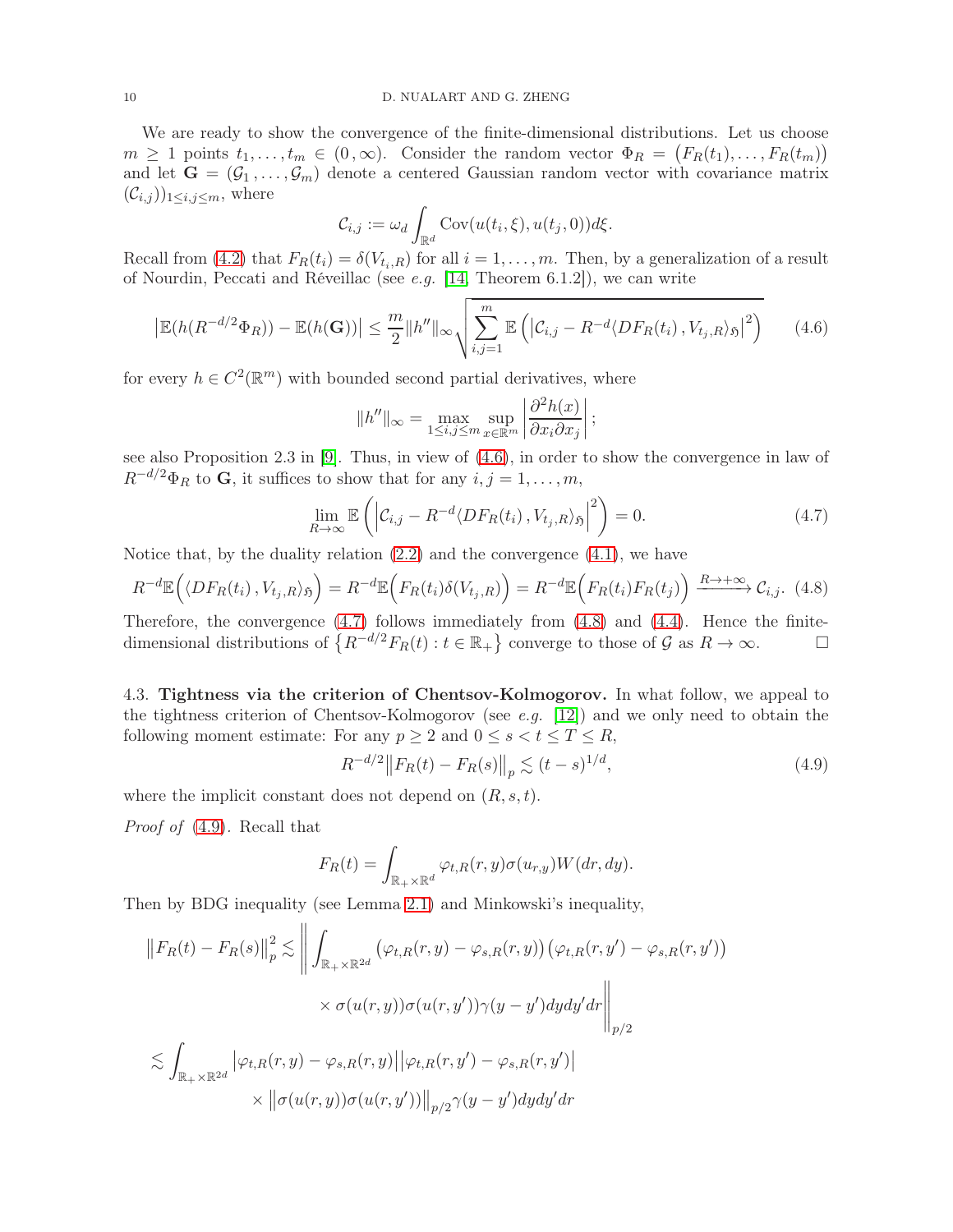$$
\lesssim \int_{\mathbb{R}_+ \times \mathbb{R}^{2d}} \left( \left| \varphi_{t,R}(r,y) - \varphi_{s,R}(r,y) \right|^2 + \left| \varphi_{t,R}(r,y') - \varphi_{s,R}(r,y') \right|^2 \right) \gamma(y-y') dy dy' dr \quad (4.10)
$$
  
= 
$$
\int_{\mathbb{R}_+ \times \mathbb{R}^{2d}} \left| \varphi_{t,R}(r,y) - \varphi_{s,R}(r,y) \right|^2 \gamma(y-y') dy dy' dr,
$$

where we have used the following two facts to obtain [\(4.10\)](#page-10-2):

(i)  $||u(r, y)||_p$  is uniformly bounded on  $[0, T] \times \mathbb{R}^d$ , (ii)  $|ab| \leq \frac{1}{2}(a^2 + b^2)$  for any  $a, b \in \mathbb{R}$ . Integrating first with respect to  $dy'$  yields,

<span id="page-10-2"></span>
$$
\left\|F_R(t) - F_R(s)\right\|_p^2 \lesssim \int_{\mathbb{R}_+ \times \mathbb{R}^d} \left|\varphi_{t,R}(r,y) - \varphi_{s,R}(r,y)\right|^2 dy dr.
$$

By direct computation (see also [\[2,](#page-18-7) Section 4.3] for the 2D case and [\[7,](#page-18-6) Equation (4.2)] for the 1D case),

$$
\left|\varphi_{t,R}(r,y) - \varphi_{s,R}(r,y)\right|^2 \lesssim (t-s)^{2/d} \mathbf{1}_{\{|y| \le R+t\}} \le (t-s)^{2/d} \mathbf{1}_{\{|y| \le 2R\}}
$$

from which we have

$$
\left\|F_R(t) - F_R(s)\right\|_p^2 \lesssim \int_0^t \int_{\mathbb{R}^d} (t-s)^{2/d} \mathbf{1}_{\{|y| \le 2R\}} dy dr \lesssim R^d (t-s)^{2/d}.
$$

This gives us the desired tightness.

<span id="page-10-1"></span>Combing the results from Sections [4.1,](#page-7-3) [4.2](#page-7-4) and [4.3,](#page-9-4) we can complete the proof of Theorem [1.2.](#page-1-1)

## 5. Proof of Theorem [1.3](#page-2-1)

## <span id="page-10-0"></span>5.1. Moment estimates for Picard approximations. We define  $u_0(t, x) = 1$  and for  $n \ge 0$ ,

$$
u_{n+1}(t,x) = 1 + \int_0^t \int_{\mathbb{R}^2} G_{t-s}(x-y) \sigma(u_n(s,y)) W(ds, dy).
$$

It is a classic result that  $u_n(t, x)$  converges in  $L^p(\Omega)$  to  $u(t, x)$  uniformly in  $x \in \mathbb{R}^d$  for any  $p \geq 2$ ; see *e.g.* [\[6,](#page-18-1) Theorem 4.3]. If  $\sigma(1) = 0$ , we will end up in the trivial case where  $u(t, x) \equiv 1$ , in view of the above iteration, which explains the imposed condition (C3).

We will first derive moment estimates for  $u_n(t, x)$ . By BDG and Minkowski's inequalities, we can write with  $n \geq 1$ ,

$$
||u_n(t,x)||_p^2
$$
  
\n
$$
\leq 2 + 8p \int_0^t ds \int_{\mathbb{R}^{2d}} dy dy' G_{t-s}(x-y) G_{t-s}(x-y') \gamma(y-y') ||\sigma(u_{n-1}(s,y))\sigma(u_{n-1}(s,y'))||_{p/2}
$$
  
\n
$$
\leq 2 + 8p \int_0^t ds \int_{\mathbb{R}^{2d}} dy dy' G_{t-s}(x-y) G_{t-s}(x-y') \gamma(y-y') ||\sigma(u_{n-1}(s,y))||_p^2
$$

since  $\|\sigma(u_{n-1}(s, y))\sigma(u_{n-1}(s, y'))\|_{p/2} \leq \frac{1}{2}$  $\frac{1}{2} ( \|\sigma(u_{n-1}(s,y))\|_p^2 + \|\sigma(u_{n-1}(s,y'))\|_p^2 ) ;$ 

$$
\leq 2 + 8p \int_0^t ds \int_{\mathbb{R}^{2d}} dy dy' G_{t-s}(x-y) G_{t-s}(x-y') \gamma(y-y') \Big(2\sigma(0)^2 + 2L^2 ||u_{n-1}(s,y)||_p^2\Big).
$$

Then, it follows from the estimate [\(2.5\)](#page-5-3) that

<span id="page-10-3"></span>
$$
H_n(t) \le c_1 + c_2 \int_0^t ds H_{n-1}(s),\tag{5.1}
$$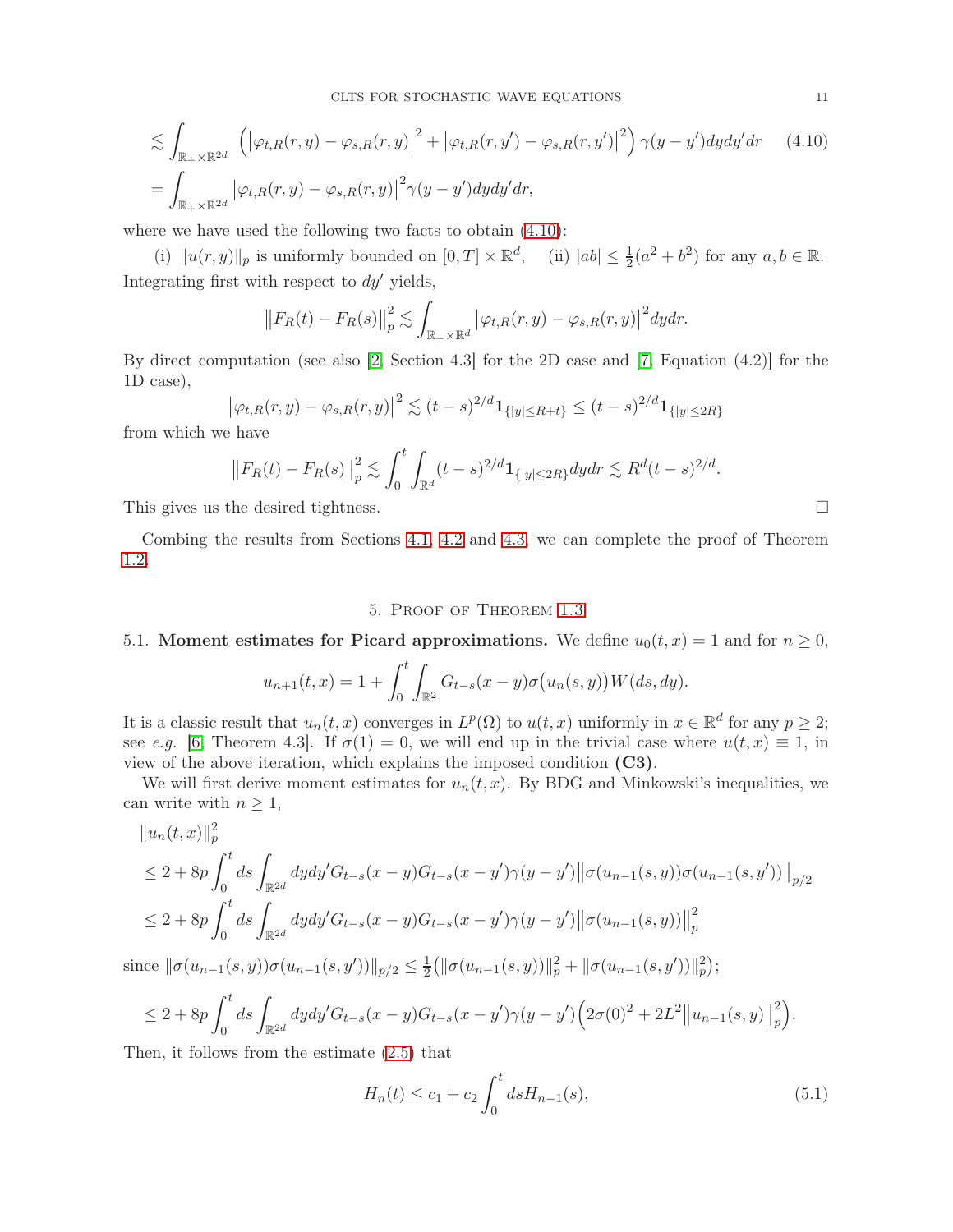where  $H_n(t) = \sup_{x \in \mathbb{R}^d} ||u_n(t, x)||_p^2$ ,

 $c_1 := 2 + 16p\sigma(0)^2 t \mathfrak{m}_t$  and  $c_2 := 16pL^2 \mathfrak{m}_t$ .

Therefore, by iterating the inequality [\(5.1\)](#page-10-3) and taking into account that  $H_0(t) = 1$ , yields

 $H_n(t) \leq c_1 \exp(c_2 t).$ 

That is, we obtain

$$
||u_n(t,x)||_p^2 \le (2 + 16p\sigma(0)^2 t\mathfrak{m}_t) \exp(16pL^2 t\mathfrak{m}_t).
$$

As a consequence,

<span id="page-11-0"></span>
$$
\|\sigma(u_n(t,x))\|_p \le |\sigma(0)| + L\left(\sqrt{2} + 4\sqrt{p}|\sigma(0)|\sqrt{t\mathfrak{m}_t}\right) \exp\left(8pL^2 t\mathfrak{m}_t\right) =: \kappa_{p,t,L}.
$$
 (5.2)

5.2. Moment estimates for the derivative of Picard approximations. Now, let us derive moment estimates for the derivative of the Picard approximations. Our goal in this section is to establish that for  $n \geq 4$ ,

<span id="page-11-1"></span>
$$
||D_{s,y}u_{n+1}(t,x)||_{p} \leq C_{p,t,L,\gamma} \kappa_{p,t,L} G_{t-s}(x-y),
$$
\n(5.3)

where the constant  $\kappa_{p,t,L}$  is defined in [\(5.2\)](#page-11-0) and the constant  $C_{p,t,L,\gamma}$  is given by [\(5.15\)](#page-14-0) in 1D case and by [\(5.29\)](#page-17-0) in 2D case.

*Proof of* [\(5.3\)](#page-11-1). It is known that for each  $n \geq 0$ ,  $u_n(t, x) \in \mathbb{D}^{1,p}$  with

$$
D_{s,y}u_{n+1}(t,x) = G_{t-s}(x-y)\sigma(u_n(s,y)) + \int_s^t \int_{\mathbb{R}^d} G_{t-r}(x-z) \Sigma_{r,z}^{(n)} D_{s,y}u_n(r,z)W(dr,dz),
$$

where  $\left\{\Sigma_{s,y}^{(n)}:(s,y)\in\mathbb{R}_+\times\mathbb{R}^d\right\}$  is an adapted random field that is uniformly bounded by L, for each *n*. Now finite iterations yield (with  $r_0 = t, z_0 = x$ )

$$
D_{s,y}u_{n+1}(t,x) = G_{t-s}(x-y)\sigma(u_n(s,y))
$$
  
+ 
$$
\int_s^t \int_{\mathbb{R}^d} G_{t-r_1}(x-z_1) \Sigma_{r_1,z_1}^{(n)} G_{r_1-s}(z_1-y) \sigma(u_{n-1}(r_1,z_1)) W(dr_1, dz_1)
$$
  
+ 
$$
\sum_{k=2}^n \int_s^t \cdots \int_s^{r_{k-1}} \int_{\mathbb{R}^{2k}} G_{r_k-s}(z_k-y) \sigma(u_{n-k}(r_k,z_k))
$$
  
 
$$
\times \prod_{j=1}^k G_{r_{j-1}-r_j}(z_{j-1}-z_j) \Sigma_{r_j,z_j}^{(n+1-j)} W(dr_j, dz_j) =: \sum_{k=0}^n T_k^{(n)}, \tag{5.4}
$$

where  $T_k^{(n)}$  $g_k^{(n)}$  denotes the kth item. For example,  $T_0^{(n)} = G_{t-s}(x-y)\sigma(u_n(s,y))$  and

$$
T_1^{(n)} = \int_s^t \int_{\mathbb{R}^d} G_{t-r_1}(x-z_1) \Sigma_{r_1,z_1}^{(n)} G_{r_1-s}(z_1-y) \sigma(u_{n-1}(r_1,z_1)) W(dr_1, dz_1).
$$

We are going to estimate  $||T_k^{(n)}||$  $\|k^{(n)}\|_p$  for each  $k = 0, \ldots, n$ . *Case*  $k = 0$ : It is clear that

<span id="page-11-2"></span>
$$
||T_0^{(n)}||_p \le \kappa_{p,t,L} G_{t-s}(x-y),\tag{5.5}
$$

where  $\kappa_{p,t,L}$  is the constant defined in [\(5.2\)](#page-11-0).

*Case*  $k = 1$ : Applying BDG and Minkowski's inequalities, we can write

$$
||T_1^{(n)}||_p^2 \le 4p \bigg||\int_s^t dr_1 \int_{\mathbb{R}^{2d}} dz_1 dz_1' G_{t-r_1}(x-z_1) G_{t-r_1}(x-z_1') G_{r_1-s}(z_1-y) G_{r_1-s}(z_1'-y)
$$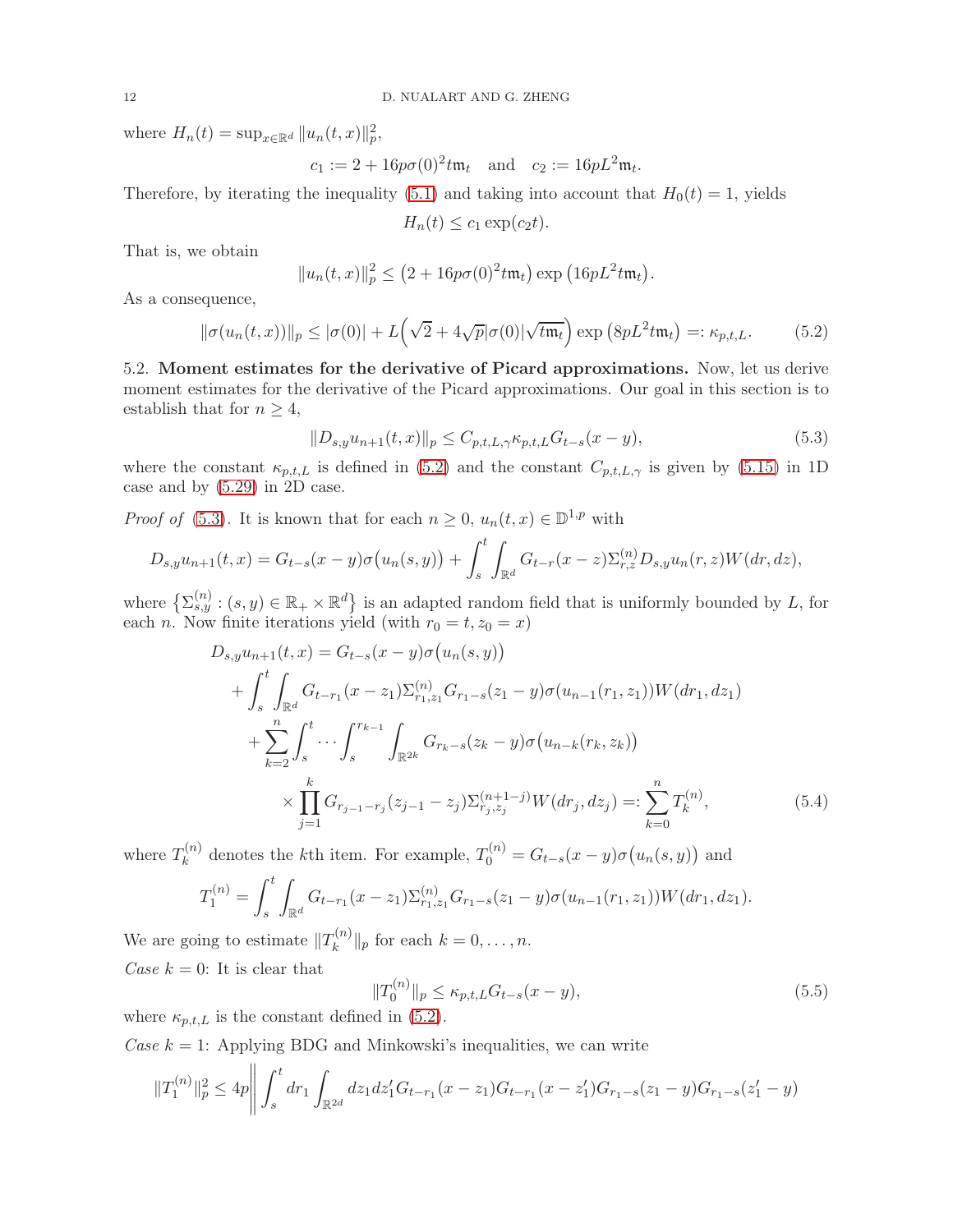$$
\times \gamma(z_1 - z_1') \Sigma_{r_1, z_1}^{(n)} \Sigma_{r_1', z_1'}^{(n)} \sigma(u_{n-1}(r_1, z_1)) \sigma(u_{n-1}(r_1, z_1')) \Bigg\|_{p/2} \le 4pL^2 \kappa_{p,t,L}^2 \mathbf{K}_{s,t}(x, y), \tag{5.6}
$$

where

$$
\mathbf{K}_{s,t}(x,y) = \int_s^t dr \int_{\mathbb{R}^{2d}} g_r(z)(g_r * \gamma)(z) dz
$$
\n(5.7)

with the notation  $g_r(z) = G_{t-r}(x-z)G_{r-s}(z-y)$ . *Case*  $2 \leq k \leq n$ : We can write

$$
T_k^{(n)} = \int_s^t \int_{\mathbb{R}^d} G_{t-r_1}(x-z_1) \Sigma_{r_1, z_1}^{(n)} N_{r_1, z_1} W(dr_1, dz_1)
$$

with

$$
N_{r_1, z_1} = \int_{s < r_k < \dots < r_2 < r_1} \int_{\mathbb{R}^{(2k-2)d}} G_{r_k - s}(z_k - y) \sigma(u_{n-k}(r_k, z_k))
$$
\n
$$
\times \prod_{j=2}^k G_{r_{j-1} - r_j}(z_{j-1} - z_j) \sum_{r_j, z_j}^{(n+1-j)} W(dr_j, dz_j),
$$

which is clearly  $\mathscr{F}_{r_1}$ -measurable. Then, by BDG inequality, we obtain

$$
\|T_{k}^{(n)}\|_{p}^{2} \le 4p \left\| \int_{s}^{t} dr_{1} \int_{\mathbb{R}^{2d}} G_{t-r_{1}}(x-z_{1}) \Sigma_{r_{1},z_{1}}^{(n)} N_{r_{1},z_{1}} G_{t-r_{1}}(x-z_{1}') \Sigma_{r_{1},z_{1}}^{(n)} N_{r_{1},z_{1}'}\right\| \times \gamma(z_{1}'-z_{1}) dz_{1} dz_{1}' \left\| \int_{p/2}^{t} dr_{1} \int_{\mathbb{R}^{2d}} G_{t-r_{1}}(x-z_{1}) N_{r_{1},z_{1}}^{2} G_{t-r_{1}}(x-z_{1}') \gamma(z_{1}'-z_{1}) dz_{1} dz_{1}' \right\|_{p/2} \le 4pL^{2} \int_{s}^{t} dr_{1} \int_{\mathbb{R}^{2d}} G_{t-r_{1}}(x-z_{1}) G_{t-r_{1}}(x-z_{1}') \|N_{r_{1},z_{1}}\|_{p}^{2} \gamma(z_{1}'-z_{1}) dz_{1} dz_{1}',
$$
\n(5.8)

where we used  $|ab| \leq \frac{a^2 + b^2}{2}$  $\frac{+b^2}{2}$  in the second inequality and we applied Minkowski's inequality in the last step.

Now we can iterate the above process to obtain

$$
||T_k^{(n)}||_p^2 \le (4pL^2)^{k-1} \int_s^t dr_1 \int_s^{r_1} \cdots \int_s^{r_{k-2}} dr_{k-1} \int_{\mathbb{R}^{2dk-2d}} dz_1 \cdots dz_{k-1} dz'_1 \cdots dz'_{k-1}
$$
  
 
$$
\times \left( \prod_{j=0}^{k-2} G_{r_j - r_{j+1}}(z_j - z_{j+1}) G_{r_j - r_{j+1}}(z_j - z'_{j+1}) \gamma(z_{j+1} - z'_{j+1}) \right) ||\widehat{N}_{r_{k-1}, z_{k-1}}||_p^2,
$$

where  $z_0 = x, r_0 = t$  and  $N_{r_{k-1},z_{k-1}}$  is given by

$$
\widehat{N}_{r_{k-1},z_{k-1}} := \int_{[s,r_{k-1}]\times\mathbb{R}^d} W(dr_k, dz_k) \sigma(u_{n-k}(r_k, z_k)) G_{r_{k-1}-r_k}(z_{k-1}-z_k)
$$
  
 
$$
\times \Sigma_{r_k, z_k}^{(n+1-k)} G_{r_k-s}(z_k-y).
$$

By the same arguments that led to [\(5.6\)](#page-12-0), we have

$$
\left\|\widehat{N}_{r_{k-1},z_{k-1}}\right\|_{p}^{2} \le 4pL^{2}\kappa_{p,t,L}^{2}\mathbf{K}_{s,r_{k-1}}(x,y),
$$

<span id="page-12-1"></span><span id="page-12-0"></span>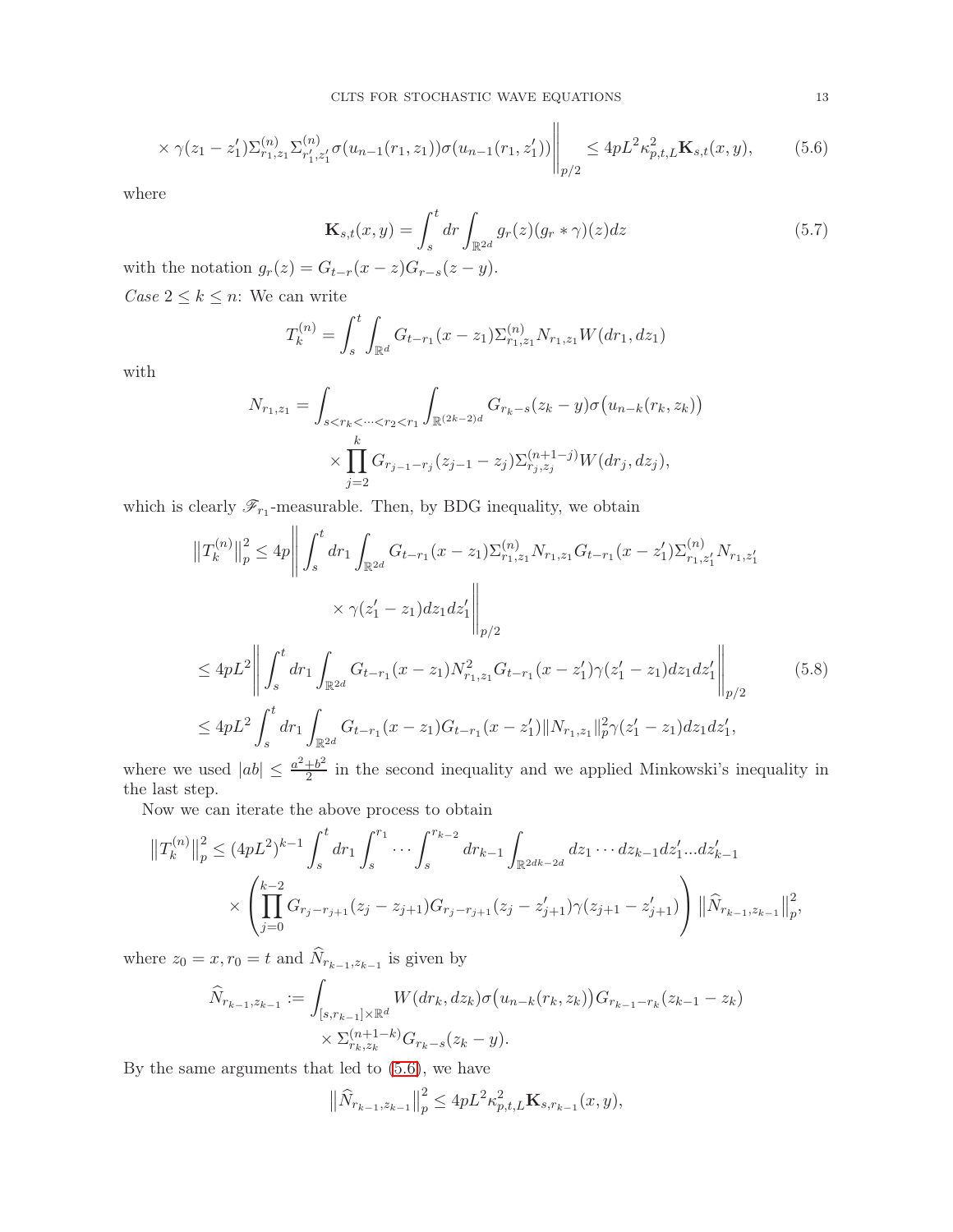which implies

$$
||T_{k}^{(n)}||_{p}^{2} \leq (4pL^{2})^{k} \kappa_{p,t,L}^{2} \int_{s}^{t} dr_{1} \int_{s}^{r_{1}} \cdots \int_{s}^{r_{k-2}} dr_{k-1} \int_{\mathbb{R}^{2dk-2d}} dz_{1} \cdots dz_{k-1} dz'_{1} \cdots dz'_{k-1}
$$

$$
\times \left( \prod_{j=0}^{k-2} G_{r_{j}-r_{j+1}}(z_{j}-z_{j+1}) G_{r_{j}-r_{j+1}}(z_{j}-z'_{j+1}) \gamma(z_{j+1}-z'_{j+1}) \right) \mathbf{K}_{s,r_{k-1}}(x,y). \quad (5.9)
$$

To complete the estimation of the quantities  $||T_k^{(n)}||$  $\|k^{(n)}\|_p$  for  $k = 1, \ldots, n$ , we consider separately the cases  $d = 1$  and  $d = 2$ .

**Case**  $d = 1$ : In this case,  $G_{t-r}(x-z) = \frac{1}{2} \mathbf{1}_{\{|x-z| < t-r\}}$ , so that, using the integrability of  $\gamma$  and [\(2.6\)](#page-5-4) yields

$$
\mathbf{K}_{s,t}(x,y) \leq \frac{1}{4} \mathbf{1}_{\{|x-y| < t-s\}} \|\gamma\|_{L^{1}(\mathbb{R})} \int_{s}^{t} dr \int_{\mathbb{R}} dz G_{t-r}(x-z) G_{r-s}(z-y) \n\leq \frac{1}{8} \mathbf{1}_{\{|x-y| < t-s\}} \|\gamma\|_{L^{1}(\mathbb{R})} (t-s)^{2} G_{t-s}(x-y) \n\leq \frac{t^{2} \|\gamma\|_{L^{1}(\mathbb{R})}}{8} G_{t-s}(x-y).
$$
\n(5.10)

Plugging this bound into [\(5.6\)](#page-12-0) yields

<span id="page-13-3"></span><span id="page-13-2"></span><span id="page-13-1"></span><span id="page-13-0"></span>
$$
||T_1^{(n)}||_p \le tL\kappa_{p,t,L}\sqrt{p||\gamma||_{L^1(\mathbb{R})}}G_{t-s}(x-y). \tag{5.11}
$$

For  $k = 2, ..., n$ , from [\(5.9\)](#page-13-0) and [\(5.10\)](#page-13-1), we obtain

$$
||T_{k}^{(n)}||_{p}^{2} \leq \frac{||\gamma||_{L^{1}(\mathbb{R})}}{8} (4pL^{2})^{k} t^{2} \kappa_{p,t,L}^{2} \int_{s}^{t} dr_{1} \cdots \int_{s}^{r_{k-2}} dr_{k-1}
$$
  
\$\times \int\_{\mathbb{R}^{2k-2}} dz\_{1}...dz\_{k-1}dz'\_{1}...dz'\_{k-1}G\_{r\_{k-1}-s}(z\_{k-1}-y) \$  
\$\times \left( \prod\_{j=0}^{k-2} G\_{r\_{j}-r\_{j+1}}(z\_{j}-z\_{j+1}) G\_{r\_{j}-r\_{j+1}}(z\_{j}-z'\_{j+1}) \gamma(z\_{j+1}-z'\_{j+1}) \right). \tag{5.12}

In the particular case  $k = 2$ , we obtain

$$
\int_{s}^{t} dr \int_{\mathbb{R}^{2}} dz dz' G_{t-r}(x-z) G_{t-r}(x-z') \gamma(z-z') G_{r-s}(z-y)
$$
\n
$$
\leq \frac{1}{4} \mathbf{1}_{\{|x-y| < t-s\}} \int_{s}^{t} dr \int_{\mathbb{R}^{2}} dz dz' G_{t-r}(x-z') \gamma(z-z') \leq \frac{\|\gamma\|_{L^{1}(\mathbb{R})}}{4} G_{t-s}(x-y) (t-s)^{2},
$$

which yields

<span id="page-13-4"></span>
$$
||T_2^{(n)}||_p \le (t^2 ||\gamma||_{L^1(\mathbb{R})} p L^2 \kappa_{p,t,L}) G_{t-s}(x-y).
$$
\n(5.13)

For  $3 \leq k \leq n$ , we rewrite the spatial integral in [\(5.12\)](#page-13-2) as

$$
\int_{\mathbb{R}^{2k-2}} dz_1...dz_{k-1}dz'_1\cdots dz'_{k-1} \left( \prod_{j=0}^{k-2} \mathbf{1}_{ \left\{ \left| z_j - z_{j+1} \right| < r_j - r_{j+1} \right\}} \gamma(z_{j+1} - z'_{j+1}) \right) } \frac{\mathbf{1}_{ \left\{ \left| z_{k-1} - y \right| < r_{k-1} - s \right\}}}{2^{2k-1}} \right)
$$
\n
$$
\leq \frac{\mathbf{1}_{ \left\{ \left| x - y \right| < t - s \right\}}}{2^{2k-1}} \int_{\mathbb{R}^{2k-4}} dz_2 dz'_2 \cdots dz_{k-1} dz'_{k-1} \mathbf{1}_{ \left\{ \left| x - z_2 \right| < t - r_2 \right\}} \left( \prod_{j=2}^{k-2} \mathbf{1}_{ \left\{ \left| z_j - z_{j+1} \right| < r_j - r_{j+1} \right\}} \right)
$$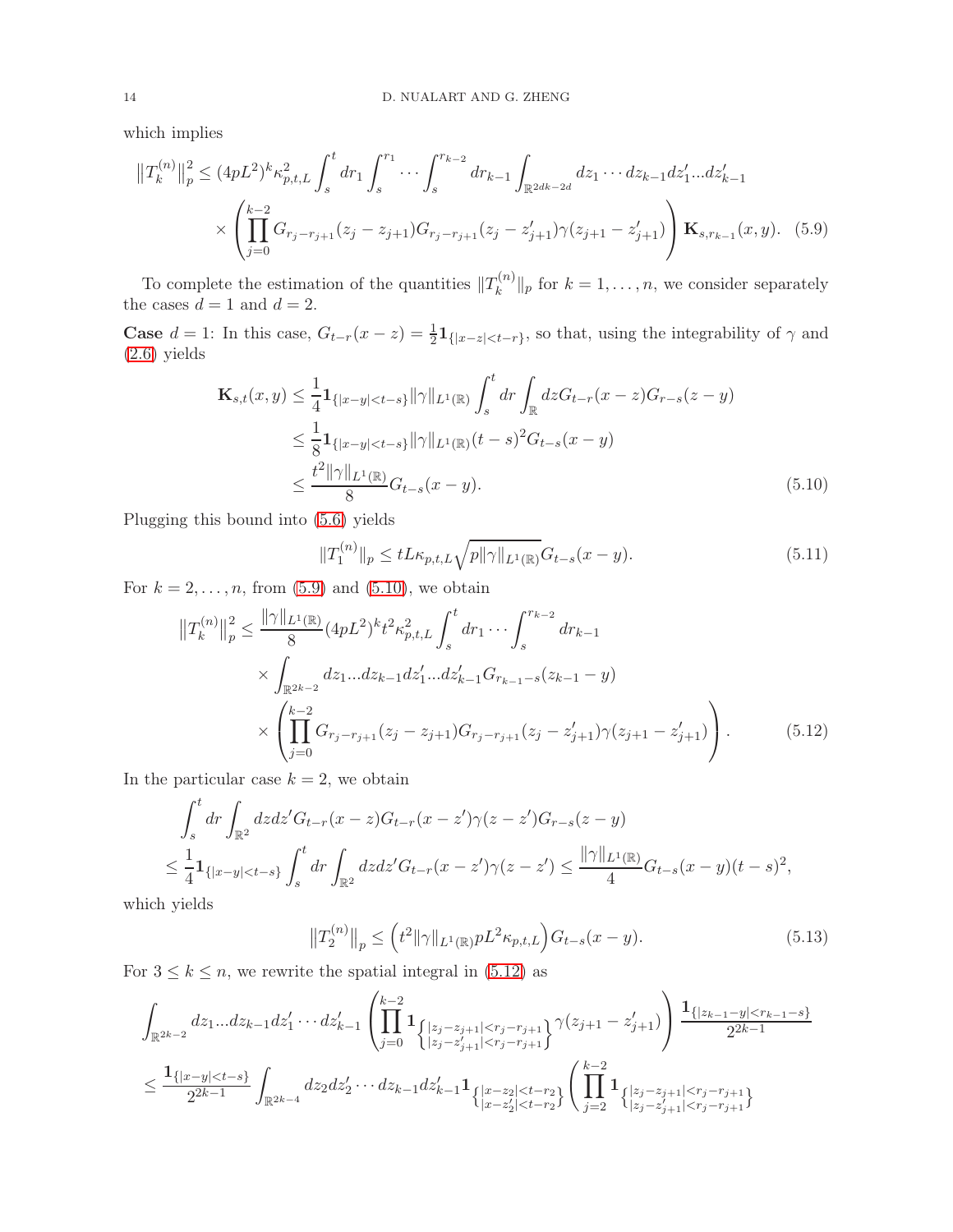$$
\times \gamma(z_{j+1} - z'_{j+1})\Bigg) \gamma(z_2 - z'_2) \int_{\mathbb{R}^2} dz_1 dz'_1 \gamma(z_1 - z'_1) \mathbf{1}_{\{|x - z_1| < t - r_1\}}
$$

Note that  $\int_{\mathbb{R}^2} dz_1 dz'_1 \gamma(z_1 - z'_1) \mathbf{1}_{\{|x - z_1| < t - r_1\}} \leq 2t \|\gamma\|_{L^1(\mathbb{R})}$  and then we can iterate the above process to deduce that the spatial integral in [\(5.12\)](#page-13-2) can be bounded by

$$
\frac{\mathbf{1}_{\{|x-y|&lt-s\}}}{2^{2k-1}}\big(2t\|\gamma\|_{L^1(\mathbb{R})}\big)^{k-1} = \frac{\mathbf{1}_{\{|x-y|&lt-s\}}}{2^k}\big(t\|\gamma\|_{L^1(\mathbb{R})}\big)^{k-1}.
$$

Thus, from [\(5.12\)](#page-13-2),

$$
||T_k^{(n)}||_p^2 \le \frac{1}{8} \kappa_{p,t,L}^2 \frac{\left(2pL^2t^2||\gamma||_{L^1(\mathbb{R})}\right)^k}{(k-1)!} \mathbf{1}_{\{|x-y| < t-s\}}.
$$

That is,

$$
||T_k^{(n)}||_p \le \kappa_{p,t,L} \frac{\left(2pL^2t^2||\gamma||_{L^1(\mathbb{R})}\right)^{k/2}}{\sqrt{(k-1)!}} G_{t-s}(x-y). \tag{5.14}
$$

Now combining the estimates in  $(5.5)$ ,  $(5.11)$ ,  $(5.13)$  and  $(5.14)$  yields

$$
||D_{s,y}u_{n+1}(t,x)||_{p} \leq \sum_{k=0}^{n} ||T_{k}^{(n)}||_{p} \leq \kappa_{p,t,L}C_{p,t,L,\gamma}G_{t-s}(x-y),
$$

with

<span id="page-14-1"></span><span id="page-14-0"></span>
$$
C_{p,t,L,\gamma} := 1 + \sum_{k=1}^{\infty} \frac{\left(2pL^2t^2 \|\gamma\|_{L^1(\mathbb{R})}\right)^{k/2}}{\sqrt{(k-1)!}}.
$$
\n(5.15)

**Case**  $d = 2$ : Recall  $G_{t-r}(x - z) = \frac{1}{2\pi} \left[ (t - r)^2 - |x - z|^2 \right]^{-1/2} \mathbf{1}_{\{|x - z| < t - r\}}$  and

$$
\mathbf{K}_{s,t}(x,y) = \int_s^t dr \int_{\mathbb{R}^{2d}} g_r(z)(g_r * \gamma)(z) dz
$$
\n(5.16)

with  $g_r(z) = G_{t-r}(x-z)G_{r-s}(z-y)$ , see [\(5.7\)](#page-12-1). By Hölder's inequality and Young's inequality, we obtain

$$
\int_{\mathbb{R}^{2d}} g_r(z)(g_r*\gamma)(z)dz \leq ||g_r||_{L^{2q}(\mathbb{R}^2)}||g_r*\gamma||_{L^{\frac{2q}{2q-1}}(\mathbb{R}^2)} \leq ||g_r||_{L^{2q}(\mathbb{R}^2)}^2 ||\gamma||_{L^{\ell}(\mathbb{R}^2)},
$$

where  $q := \frac{\ell}{2\ell - 1} \in (1/2, 1)$ . Therefore,

<span id="page-14-3"></span>
$$
\mathbf{K}_{s,t}(x,y) \le ||\gamma||_{L^{\ell}(\mathbb{R}^2)} \int_s^t dr \left( G_{t-r}^{2q} * G_{r-s}^{2q} \right)^{1/q} (x-y)
$$
  
 
$$
\le C_{\ell}(t-s)^{(\ell-1)/\ell} ||\gamma||_{L^{\ell}(\mathbb{R}^2)} G_{t-s}^{1/\ell} (x-y), \tag{5.17}
$$

where the last inequality follows from Lemma [2.5](#page-6-3) and here and in the rest of the paper,  $C_{\ell}$  will denote a generic constant that only depends on  $\ell$  and may vary from line to line.

Then we deduce from [\(5.6\)](#page-12-0) that

<span id="page-14-4"></span><span id="page-14-2"></span>
$$
||T_1^{(n)}||_p \le C_{\ell} L \kappa_{p,t,L} \sqrt{p||\gamma||_{L^{\ell}(\mathbb{R}^2)}} (t-s)^{\frac{\ell-1}{2\ell}} G_{t-s}^{\frac{1}{2\ell}} (x-y). \tag{5.18}
$$

Note that  $G_{t-s}^{\frac{1}{2\ell}}(x-y) \leq (2\pi)^{1-\frac{1}{2\ell}}(t-s)^{1-\frac{1}{2\ell}}G_{t-s}(x-y)$ . Therefore, from [\(5.18\)](#page-14-2) we can write  $||T_1^{(n)}||$  $\|f_1^{(n)}\|_p \le C_{\ell} L \kappa_{p,t,L} \sqrt{p \|\gamma\|_{L^{\ell}(\mathbb{R}^2)}} t^{\frac{3\ell-2}{2\ell}} G_{t-s}(x-y).$  (5.19)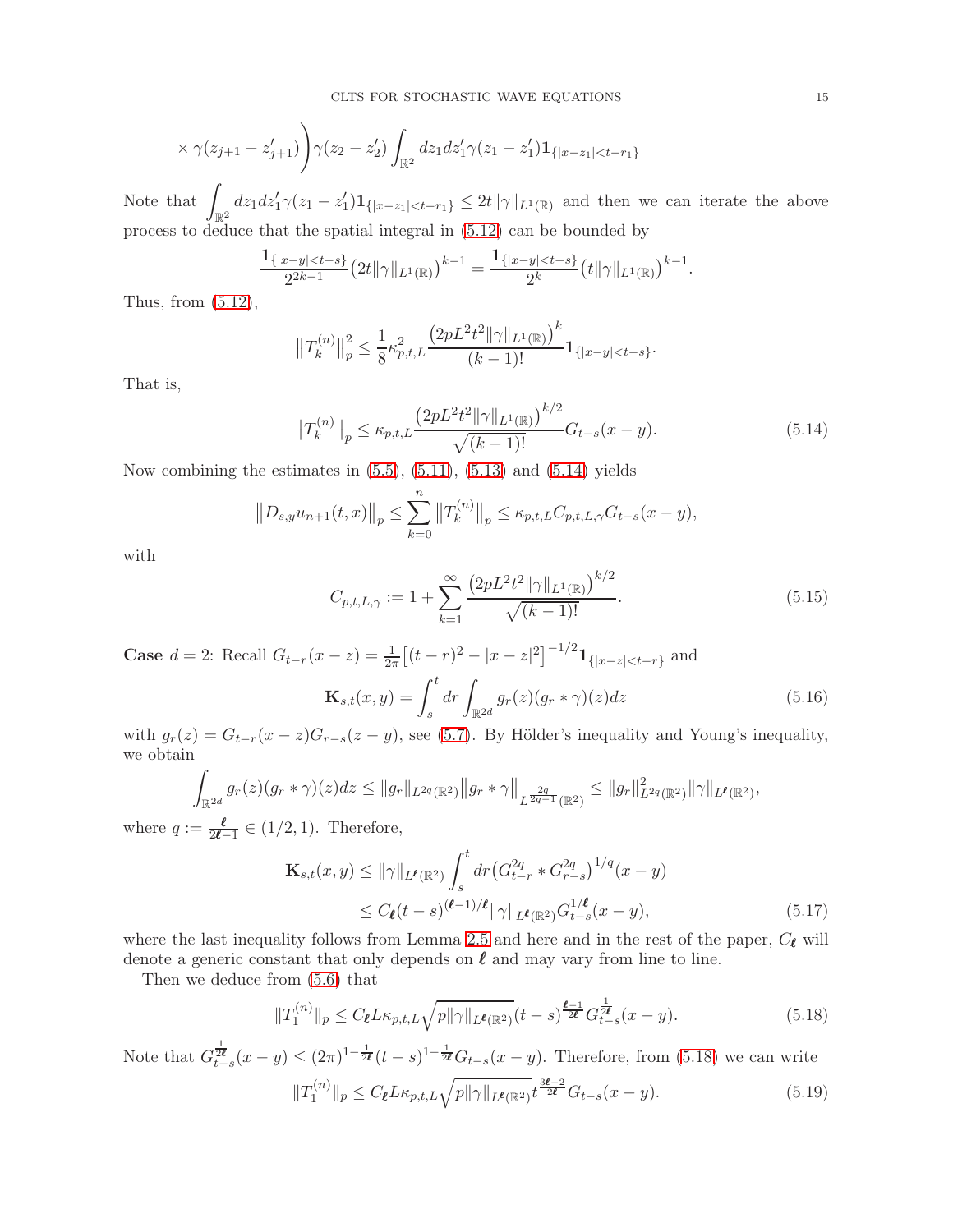Consider now the case  $k \in \{2, ..., n\}$ . We have, from [\(5.9\)](#page-13-0) and [\(5.17\)](#page-14-3)

$$
||T_{k}^{(n)}||_{p}^{2} \leq (4pL^{2})^{k} \kappa_{p,t,L}^{2}(t-s)^{\frac{\ell-1}{\ell}} ||\gamma||_{L^{\ell}(\mathbb{R}^{2})} \int_{s}^{t} dr_{1} \cdots \int_{s}^{r_{k-2}} dr_{k-1}
$$
  
 
$$
\times \int_{\mathbb{R}^{4k-4}} dz_{1}...dz_{k-1}dz_{1}'...dz_{k-1}'G_{r_{k-1}-s}^{1/\ell}(z_{k-1}-y)
$$
  
 
$$
\times \left(\prod_{j=0}^{k-2} G_{r_{j}-r_{j+1}}(z_{j}-z_{j+1})G_{r_{j}-r_{j+1}}(z_{j}-z_{j+1}')\gamma(z_{j+1}-z_{j+1}')\right).
$$
 (5.20)

For  $k = 2$ , we deduce from  $(5.20)$ 

<span id="page-15-2"></span><span id="page-15-1"></span><span id="page-15-0"></span>
$$
||T_2^{(n)}||_p^2 \le (4pL^2)^2 \kappa_{p,t,L}^2(t-s)^{\frac{\ell-1}{\ell}} ||\gamma||_{L^{\ell}(\mathbb{R}^2)} \widehat{\mathbf{K}}_{s,t}(x-y),
$$
\n(5.21)

with

$$
\widehat{\mathbf{K}}_{s,t}(x-y) := \int_s^t dr \int_{\mathbb{R}^4} dz dz' G_{r-s}^{1/\ell}(z-y) G_{t-r}(x-z) G_{t-r}(x-z') \gamma(z-z'). \tag{5.22}
$$

We can write, with  $h_r(z) := G_{t-r}(x-z)G_{r-z}^{1/\ell}$  $\frac{1/\ell}{r-s}(z-y)$  and  $q=\frac{\ell}{2\ell-s}$  $\frac{\ell}{2\ell-1}$ ,

$$
\widehat{\mathbf{K}}_{s,t}(x-y) = \int_s^t dr \int_{\mathbb{R}^2} dz' G_{t-r}(x-z') (\gamma * h_r)(z')
$$
\n
$$
\leq \int_s^t dr \|G_{t-r}\|_{L^{2q}(\mathbb{R}^2)} \|\gamma\|_{L^{\ell}(\mathbb{R}^2)} \|h_r\|_{L^{2q}(\mathbb{R}^2)},
$$

where the last inequality follows from Hölder's inequality and Young's convolution inequality.

By direct computation,  $||G_{t-r}||_{L^{2q}(\mathbb{R}^2)} = \left(\frac{(2\pi)^{1-2q}}{2-2q}\right)$ 2−2q  $\int_{0}^{\frac{1}{2q}} (t-r)^{\frac{1-q}{q}}$ . Then,

$$
\hat{\mathbf{K}}_{s,t}(x-y) \le \left(\frac{(2\pi)^{1-2q}}{2-2q}\right)^{\frac{1}{2q}} \|\gamma\|_{L^{\ell}(\mathbb{R}^2)} t^{\frac{1-q}{q}} \int_s^t dr \sqrt{\left(G_{t-r}^{2q} * G_{r-s}^{2q/\ell}\right)^{1/q}(x-y)} \le \left(\frac{(2\pi)^{1-2q}}{2-2q}\right)^{\frac{1}{2q}} \|\gamma\|_{L^{\ell}(\mathbb{R}^2)} t^{\frac{2-q}{2q}} \left(\int_s^t dr \left(G_{t-r}^{2q} * G_{r-s}^{2q/\ell}\right)^{1/q}(x-y)\right)^{\frac{1}{2}},
$$

where we used the Jensen's inequality for finite measure in the last estimate. Using  $G_{r-s}^{2q/\ell}$  $\sum_{r-s}^{2q/\mathcal{L}}(z-y)$  ≤  $(2\pi)^{\frac{2\ell-2}{2\ell-1}} r^{\frac{\ell-1}{2\ell-1}} G_{r-1}^{2q}$  $\frac{2q}{r-s}(z-y)$  and applying Lemma [2.5,](#page-6-3) we obtain

$$
\int_{s}^{t} dr \left( G_{t-r}^{2q} * G_{r-s}^{2q/\ell} \right)^{1/q} (x - y) \leq (2\pi)^{\frac{2\ell-2}{\ell}} t^{\frac{\ell-1}{\ell}} \int_{s}^{t} dr \left( G_{t-r}^{2q} * G_{r-s}^{2q} \right)^{1/q} (x - y)
$$
  

$$
\leq C_{\ell} t^{\frac{2\ell-2}{\ell}} G_{t-s}^{1/\ell} (x - y).
$$

Therefore,

$$
\widehat{\mathbf{K}}_{s,t}(x-y) \le C_{\ell} ||\gamma||_{L^{\ell}(\mathbb{R}^2)} t^{\frac{2-q}{2q}} \left( t^{\frac{2\ell-2}{\ell}} G_{t-s}^{1/\ell}(x-y) \right)^{\frac{1}{2}} = C_{\ell} ||\gamma||_{L^{\ell}(\mathbb{R}^2)} t^{\frac{5\ell-4}{2\ell}} G_{t-s}^{\frac{1}{2\ell}}(x-y) \tag{5.23}
$$

from which, together with [\(5.21\)](#page-15-1), we obtain

<span id="page-15-4"></span><span id="page-15-3"></span>
$$
||T_2^{(n)}||_p \le C_\ell \left( t^{\frac{7\ell - 6}{2\ell}} \left( 4pL^2 \kappa_{p,t,L} ||\gamma||_{L^\ell(\mathbb{R}^2)} \right)^2 G_{t-s}^{\frac{1}{2\ell}}(x - y) \right)^{1/2}
$$
  
 
$$
\le C_\ell t^{\frac{7\ell - 6}{4\ell}} 4pL^2 \kappa_{p,t,L} ||\gamma||_{L^\ell(\mathbb{R}^2)} G_{t-s}(x - y), \tag{5.24}
$$

where we used  $G_{t-s}^{\frac{1}{4\ell}}(x-y) \leq 2\pi t^{1-\frac{1}{4\ell}}G_{t-s}(x-y)$  to obtain the last estimate.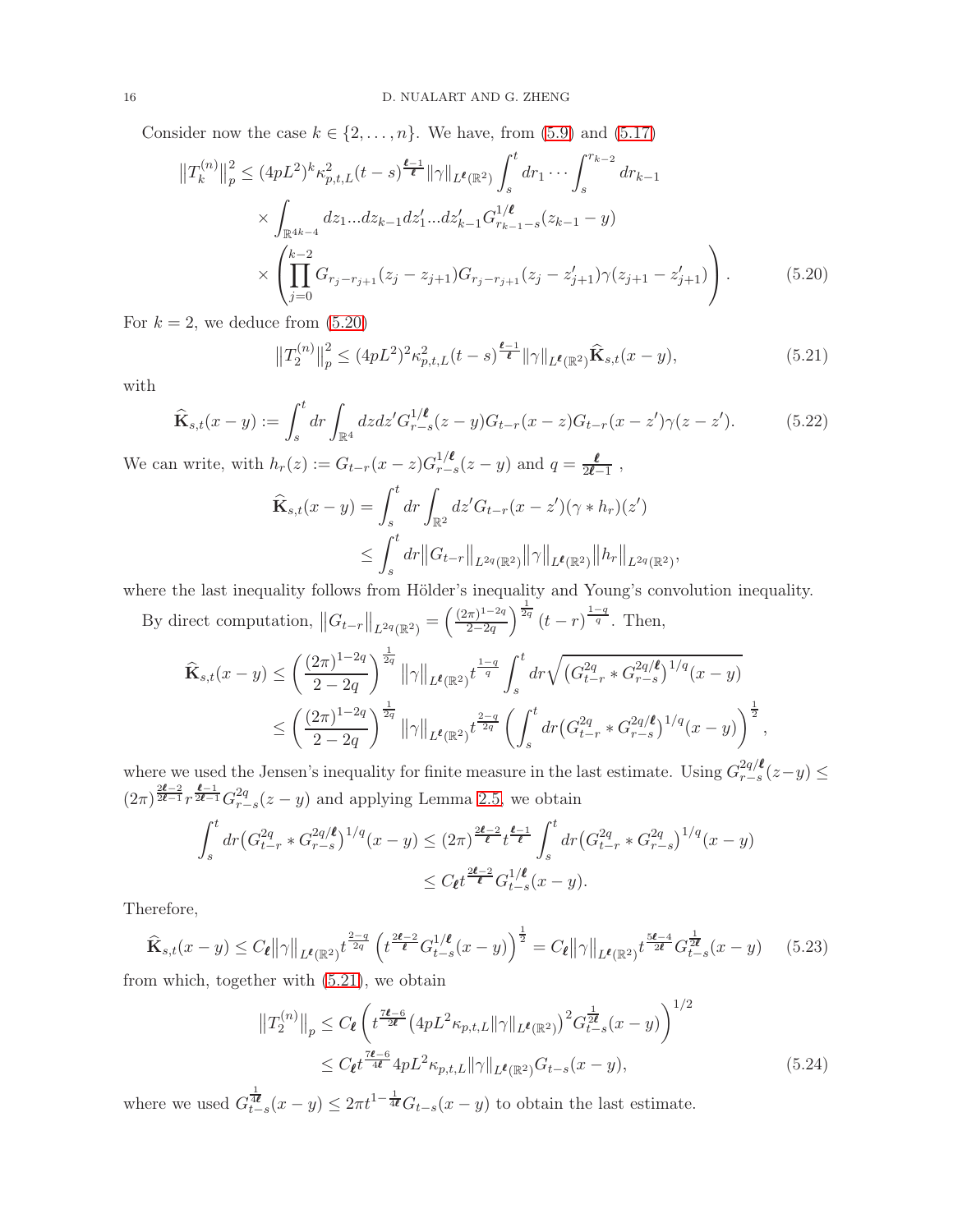For  $k \in \{3, \ldots, n\}$ , we first point out that the following integral

$$
\int_{s}^{r_{k-2}} dr_{k-1} \int_{\mathbb{R}^{4}} dz_{k-1} dz'_{k-1} G_{r_{k-1}-s}^{1/\ell} (z_{k-1} - y) G_{r_{k-2}-r_{k-1}}(z_{k-2} - z_{k-1})
$$
  
×  $G_{r_{k-2}-r_{k-1}}(z_{k-2} - z'_{k-1}) \gamma(z_{k-1} - z'_{k-1})$ 

is exactly  $\hat{\mathbf{K}}_{s,r_{k-2}}(z_{k-2}-y)$ , see [\(5.22\)](#page-15-2). This is bounded by  $C_{\ell} ||\gamma||_{L^{\ell}(\mathbb{R}^2)} t^{\frac{5\ell-4}{2\ell}} G_{r_{k-2}-s}^{\frac{1}{2\ell}}(z_{k-2}-y)$ , in view of  $r_{k-2} \leq t$  and [\(5.23\)](#page-15-3).

Then, we have

$$
||T_{k}^{(n)}||_{p}^{2} \leq C_{\ell} (4pL^{2})^{k} \kappa_{p,t,L}^{2} t^{\frac{7\ell-6}{2\ell}} ||\gamma||_{L^{\ell}(\mathbb{R}^{2})}^{2} \int_{s}^{t} dr_{1} \cdots \int_{s}^{r_{k-3}} dr_{k-2} \int_{\mathbb{R}^{4k-8}} dz_{1}...dz_{k-2} dz'_{1}...dz'_{k-2}
$$
  
 
$$
\times \left( \prod_{j=0}^{k-3} G_{r_{j}-r_{j+1}}(z_{j}-z_{j+1}) G_{r_{j}-r_{j+1}}(z_{j}-z'_{j+1}) \gamma(z_{j+1}-z'_{j+1}) \right) G_{r_{k-2}-s}^{\frac{1}{2\ell}}(z_{k-2}-y).
$$

Similar to the estimation of  $\widehat{\mathbf{K}}_{s,t}$ , we write with  $\widetilde{h}_r(z) := G_{t-r}(x-z)G_{r-s}^{\frac{1}{2\ell}}(z-y)$  and  $q = \frac{\ell}{2\ell}$ .  $\frac{\ell}{2\ell-1}$ ,

$$
\widetilde{\mathbf{K}}_{s,t}(x-y) := \int_{s}^{t} dr \int_{\mathbb{R}^{2}} G_{t-r}(x-z') \left(\gamma * \widetilde{h}_{r}\right)(z') \leq \int_{s}^{t} dr \left\|G_{t-r}\right\|_{L^{2q}(\mathbb{R}^{2})} \|\gamma\|_{L^{\ell}(\mathbb{R}^{2})} \|\widetilde{h}_{r}\|_{L^{2q}(\mathbb{R}^{2})}
$$
\n
$$
\leq C_{\ell} t^{\frac{1-q}{q}} \|\gamma\|_{L^{\ell}(\mathbb{R}^{2})} \int_{s}^{t} dr \left(\int_{\mathbb{R}^{2}} G_{t-r}^{2q}(x-z) G_{r-s}^{q/\ell}(z-y) dz\right)^{\frac{1}{2q}}.
$$

Since  $2q + \frac{q}{\ell} = \frac{2\ell+1}{2\ell-1} < 3$ , we can apply Lemma [2.5](#page-6-3) to write

$$
\left(\int_{s}^{t} dr \int_{\mathbb{R}^{2}} G_{t-r}^{2q} (x-z) G_{r-s}^{q/\ell} (z-y) dz\right)^{\frac{1}{2q}} \leq C_{\ell} t^{\frac{2\ell-2}{\ell}} \mathbf{1}_{\{|x-y| < t-s\}}.
$$

Thus,

<span id="page-16-1"></span><span id="page-16-0"></span>
$$
\widetilde{\mathbf{K}}_{s,t}(x-y) \le C_{\ell} t^{\frac{3\ell-3}{\ell}} \|\gamma\|_{L^{\ell}(\mathbb{R}^2)} \mathbf{1}_{\{|x-y| < t-s\}}. \tag{5.25}
$$

From this estimate, we deduce

$$
||T_3^{(n)}||_p \le C_{\ell} \sqrt{(4pL^2)^3 \kappa_{p,t,L}^2 t^{\frac{7\ell - 6}{2\ell}} ||\gamma||_{L^{\ell}(\mathbb{R}^2)}^2} \tilde{\mathbf{K}}_{s,t}(x - y)
$$
  
\n
$$
\le C_{\ell} (4pL^2 ||\gamma||_{L^{\ell}(\mathbb{R}^2)})^{3/2} \kappa_{p,t,L} t^{\frac{13\ell - 12}{4\ell}} \mathbf{1}_{\{|x - y| < t - s\}}
$$
  
\n
$$
\le C_{\ell} (4pL^2 ||\gamma||_{L^{\ell}(\mathbb{R}^2)})^{3/2} \kappa_{p,t,L} t^{\frac{17\ell - 12}{4\ell}} G_{t-s}(x - y),
$$
\n(5.26)

where we also used the fact  $\mathbf{1}_{\{|x-y|$ 

For  $4 \leq k \leq n$ , we write

$$
||T_{k}^{(n)}||_{p}^{2} \leq C_{\ell}(4pL^{2})^{k} \kappa_{p,t,L}^{2} t^{\frac{7\ell-6}{2\ell}} ||\gamma||_{L^{\ell}(\mathbb{R}^{2})}^{2} \int_{s}^{t} dr_{1} \cdots \int_{s}^{r_{k-4}} dr_{k-3} \int_{\mathbb{R}^{4k-12}} dz_{1}...dz_{k-3} dz'_{1}...dz'_{k-3}
$$
  
 
$$
\times \left( \prod_{j=0}^{k-4} G_{r_{j}-r_{j+1}}(z_{j}-z_{j+1}) G_{r_{j}-r_{j+1}}(z_{j}-z'_{j+1}) \gamma(z_{j+1}-z'_{j+1}) \right) \widetilde{\mathbf{K}}_{s,r_{k-3}}(z_{k-3}-y)
$$
  
 
$$
\leq C_{\ell}(4pL^{2})^{k} \kappa_{p,t,L}^{2} t^{\frac{13\ell-12}{2\ell}} ||\gamma||_{L^{\ell}(\mathbb{R}^{2})}^{3} \mathbf{1}_{\{|x-y| < t-s\}} \int_{s}^{t} dr_{1} \cdots \int_{s}^{r_{k-4}} dr_{k-3}
$$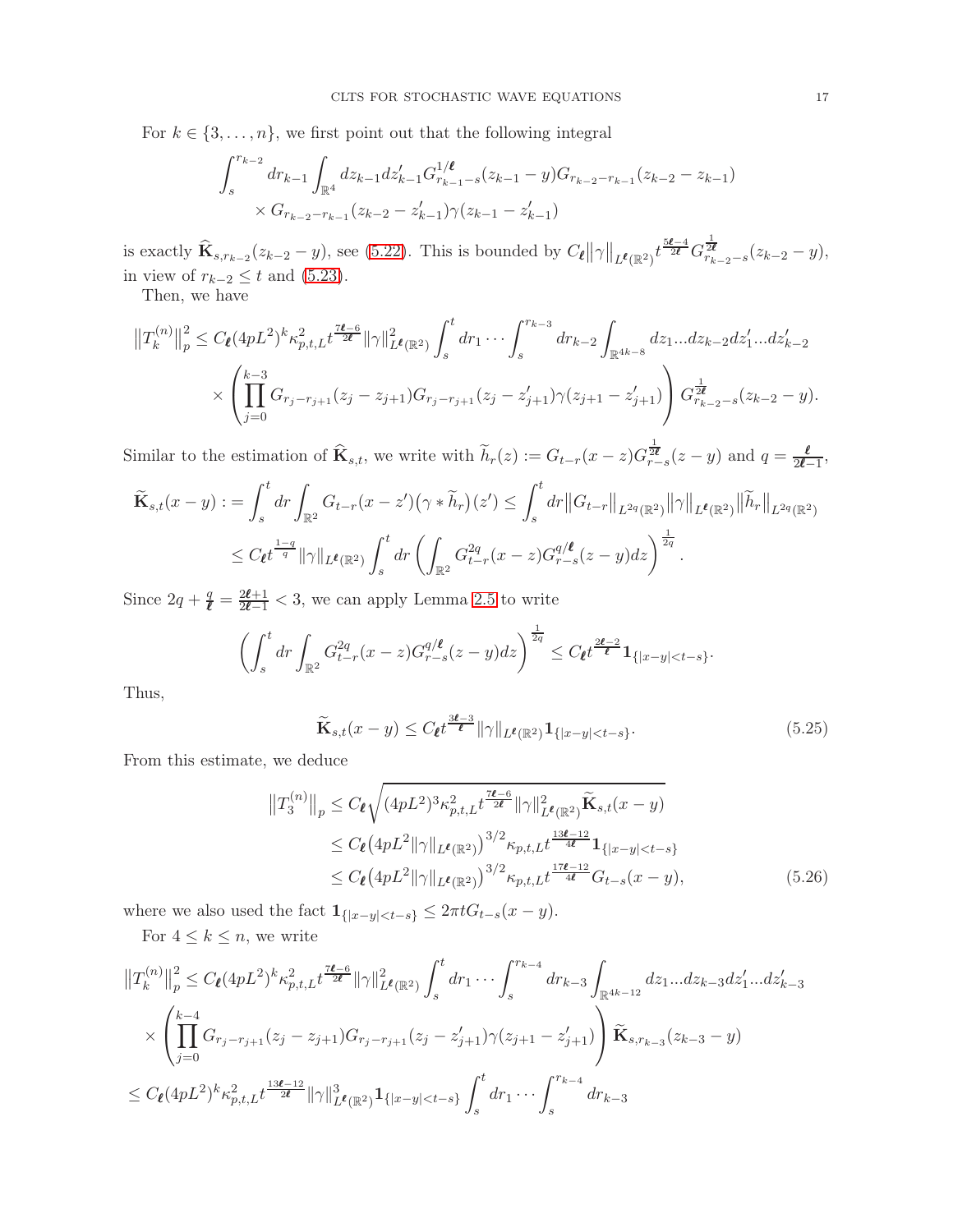18 D. NUALART AND G. ZHENG

$$
\times \int_{\mathbb{R}^{4k-12}} dz_1 \cdots dz_{k-3} dz'_1 \cdots dz'_{k-3} \left( \prod_{j=0}^{k-4} G_{r_j - r_{j+1}}(z_j - z_{j+1}) G_{r_j - r_{j+1}}(z_j - z'_{j+1}) \gamma(z_{j+1} - z'_{j+1}) \right)
$$

using [\(5.25\)](#page-16-0). Now we can perform integration inductively with respect to  $dz_{k-3}dz'_{k-3}, \ldots, dz_1 dz'_1$ and we get

$$
\int_{\mathbb{R}^{4k-12}} dz_1 \cdots dz_{k-3} dz'_1 \cdots dz'_{k-3} \prod_{j=0}^{k-4} G_{r_j-r_{j+1}}(z_j - z_{j+1}) G_{r_j-r_{j+1}}(z_j - z'_{j+1}) \gamma(z_{j+1} - z'_{j+1}) \leq \mathfrak{m}_t^{k-3}
$$

so that

$$
||T_{k}^{(n)}||_{p} \leq C_{\ell} \sqrt{(4pL^{2})^{k} \kappa_{p,t,L}^{2} t^{\frac{13\ell-12}{2\ell}} ||\gamma||_{L^{\ell}(\mathbb{R}^{2})}^{3} \mathbf{1}_{\{|x-y| < t-s\}} \frac{(t\mathfrak{m}_{t})^{k-3}}{(k-3)!}} \\
\leq C_{\ell} (4pL^{2})^{k/2} \kappa_{p,t,L} t^{\frac{17\ell-12}{4\ell}} ||\gamma||_{L^{\ell}(\mathbb{R}^{2})}^{3/2} \sqrt{\frac{(t\mathfrak{m}_{t})^{k-3}}{(k-3)!}} G_{t-s}(x-y). \tag{5.27}
$$

Combining [\(5.5\)](#page-11-2), [\(5.19\)](#page-14-4), [\(5.24\)](#page-15-4), [\(5.26\)](#page-16-1) and [\(5.27\)](#page-17-1) yields

<span id="page-17-1"></span><span id="page-17-0"></span>
$$
||D_{s,y}u_{n+1}(t,x)||_{p} \leq C_{p,t,L,\gamma} \kappa_{p,t,L} G_{t-s}(x-y),
$$
\n(5.28)

with

$$
C_{p,t,L,\gamma} := 1 + C_{\ell} L t^{\frac{3\ell-2}{2\ell}} \sqrt{p \|\gamma\|_{L^{\ell}(\mathbb{R}^2)}} + C_{\ell} p L^2 t^{\frac{7\ell-6}{4\ell}} \|\gamma\|_{L^{\ell}(\mathbb{R}^2)} + C_{\ell} t^{\frac{17\ell-12}{4\ell}} \left(p L^2 \|\gamma\|_{L^{\ell}(\mathbb{R}^2)}\right)^{3/2} \sum_{k=0}^{\infty} \frac{\left(4p L^2 t \mathfrak{m}_t\right)^{k/2}}{\sqrt{k!}}.
$$
 (5.29)

This concludes the proof of  $(5.3)$ .

5.3. Proof of Theorem [1.3.](#page-2-1) We can now proceed with the proof of Theorem [1.3.](#page-2-1) We first apply Minkowski's inequality and [\(5.3\)](#page-11-1) to obtain

$$
||Du_{n+1}(t,x)||_{L^{p}(\Omega;\mathfrak{H})}^{2} \leq \int_{0}^{t} dr \int_{\mathbb{R}^{2d}} dz dy \gamma(z-y) ||D_{s,y}u_{n+1}(t,x)D_{s,z}u_{n+1}(t,x)||_{p/2}
$$
  

$$
\lesssim \int_{0}^{t} dr \int_{\mathbb{R}^{2d}} dz dy \gamma(z-y) ||D_{s,y}u_{n+1}(t,x)||_{p} ||D_{s,z}u_{n+1}(t,x)||_{p}
$$
  

$$
\lesssim \int_{0}^{t} dr \int_{\mathbb{R}^{2d}} dz dy \gamma(z-y)G_{t-s}(x-y)G_{t-s}(x-z),
$$

which is uniformly bounded. Then standard Malliavin calculus arguments imply that up to a subsequence  $Du_{n_k}(t,x)$  converges to  $Du_{t,x}$  with respect to the weak topology on  $L^p(\Omega, \mathfrak{H})$ ; see *e.g.* [\[13\]](#page-18-18). Similarly, for any  $q \in (1, 2)$ ,

$$
||Du_{n+1}(t,x)||_{L^{p}(\Omega;L^{q}(\mathbb{R}_{+}\times\mathbb{R}^{d}))}^{p} = \left\| \int_{\mathbb{R}_{+}\times\mathbb{R}^{2d}} ds dy |D_{s,y}u_{n+1}(t,x)|^{q} \right\|_{p/q}^{p/q}
$$
  

$$
\lesssim \left( \int_{\mathbb{R}_{+}\times\mathbb{R}^{2d}} ds dy ||D_{s,y}u_{n+1}(t,x)||_{p}^{q} \right)^{p/q} \lesssim \left( \int_{\mathbb{R}_{+}\times\mathbb{R}^{2d}} ds dy G_{t-s}^{q}(x-y) \right)^{p/q} \lesssim 1.
$$

So  $\{Du_{n_k}(t,x)\}\$  has a further subsequence that converges to the same limit  $Du_{t,x}$  with respect to the weak topology on  $L^p(\Omega; L^q(\mathbb{R}_+ \times \mathbb{R}^d))$  and as a result, for  $1 < q < 2 \leq p < \infty$  and for